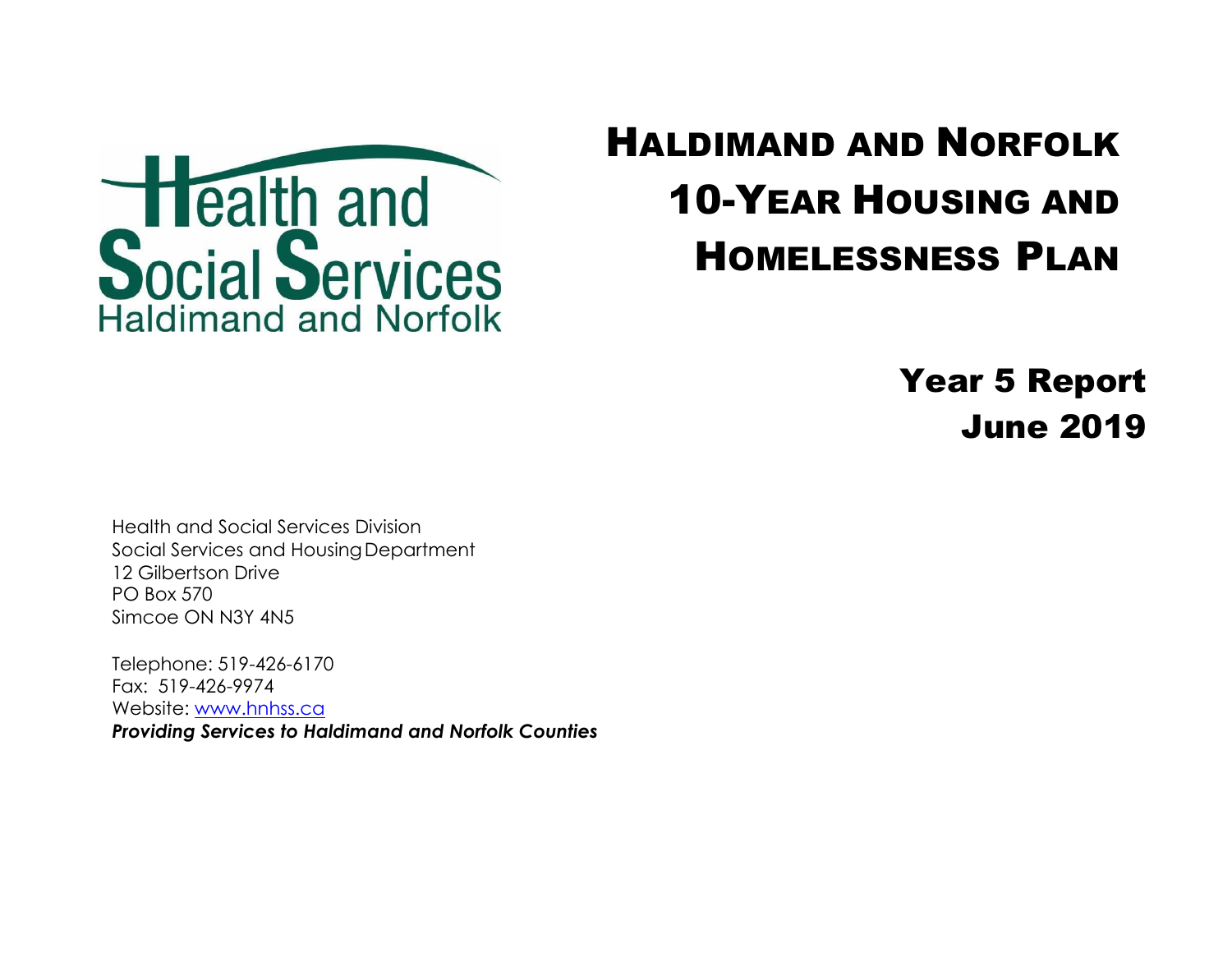## Haldimand and Norfolk 10-Year Housing and Homelessness Plan

**Direction 1:** Ensure all residents of Haldimand and Norfolk Counties have access to suitable, safe and affordable housing opportunities.

| <b>ACTIONS</b>                                                                                                                                                                                           | <b>TARGET</b>                                                                                                                                   | <b>MEASURE</b>                          | <b>TIMELINE</b> | <b>RESPONSIBILITY</b>                                                                                                        | <b>YEAR 5</b><br><b>PROGRESS TO DATE</b>                                                                                                                                                                                                                                                          |
|----------------------------------------------------------------------------------------------------------------------------------------------------------------------------------------------------------|-------------------------------------------------------------------------------------------------------------------------------------------------|-----------------------------------------|-----------------|------------------------------------------------------------------------------------------------------------------------------|---------------------------------------------------------------------------------------------------------------------------------------------------------------------------------------------------------------------------------------------------------------------------------------------------|
| 1.1 Encourage the<br>creation of new,<br>affordable housing<br>units by private and<br>non-profit builder/<br>developers,<br>particularly one<br>bedroom units and<br>housing for single<br>individuals. | Increase the supply<br>of affordable<br>housing, especially<br>bachelor and one<br>bedroom rental<br>units, by creating 30<br>new rental units. | Number and<br>type of units<br>created. | 2014-2023       | Federal and<br>Provincial<br>Governments<br>(Funding)<br>Norfolk County as<br>Service Manager<br>(Program<br>Administration) | 35 new affordable rental units with<br>on-site support services in Norfolk<br>County (Hambleton Hall) opened<br>for occupancy in October 2016.<br>14 units of affordable rental<br>housing for seniors in Dunnville<br>opened for occupancy in the<br>fall of 2019.<br>32 new units of affordable |
|                                                                                                                                                                                                          |                                                                                                                                                 |                                         |                 |                                                                                                                              | housing with on-site supports<br>approved and currently under<br>construction in Simcoe (the<br>Norfolk Inn).<br>Housing staff continues to meet<br>with and promote the<br>development of affordable rental<br>housing in the private market.                                                    |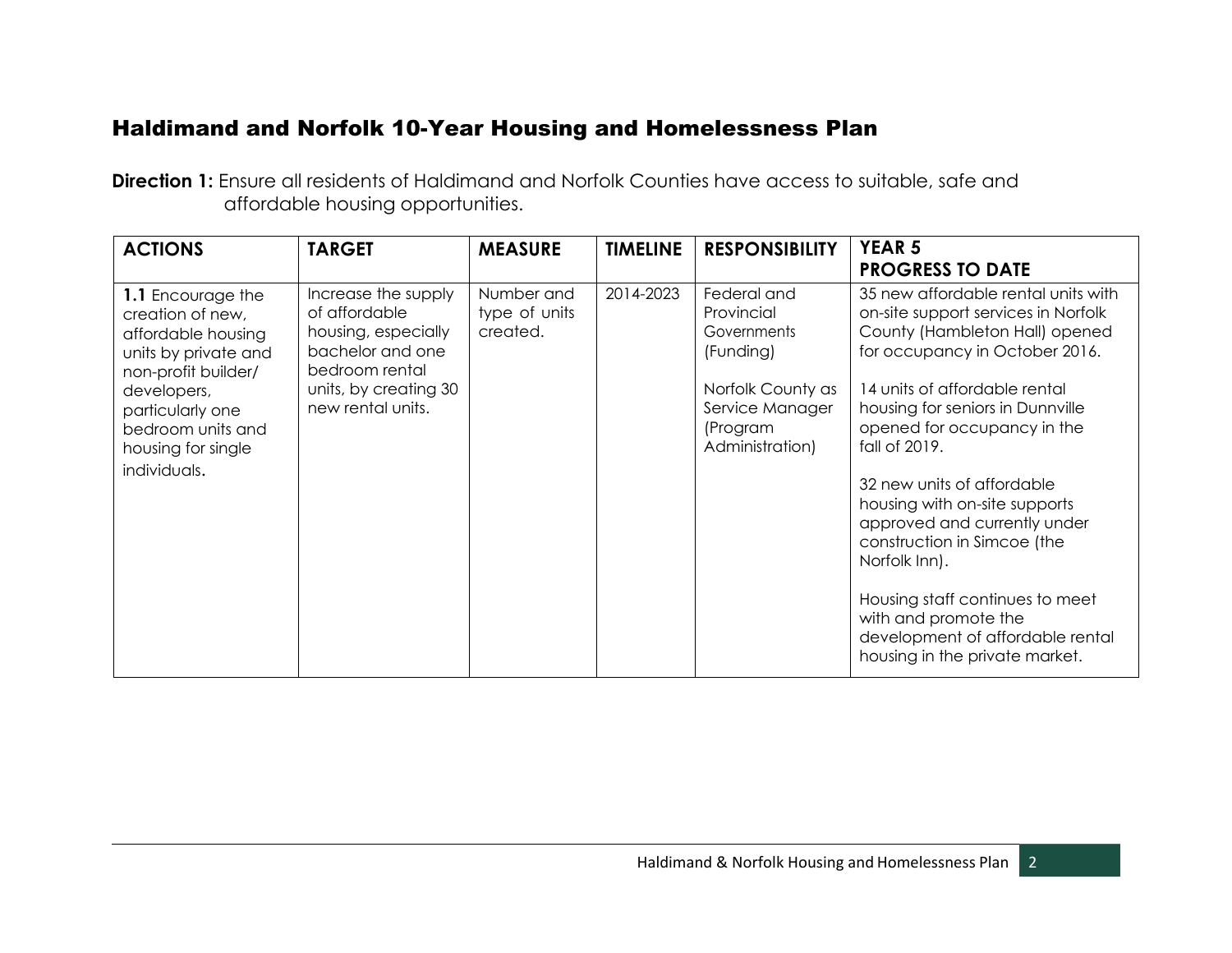| <b>ACTIONS</b>                                                                                                                                                         | <b>TARGET</b>                                                                                                                            | <b>MEASURE</b>                                | <b>TIMELINE</b> | <b>RESPONSIBILITY</b>                                                                                   | <b>YEAR 5</b><br><b>PROGRESS TO DATE</b>                                                                                                                                                                                                                                                                                                                                                                                                                                                                                                                                                                                                                                                                                                                                                                                                                                                                                                                                                        |
|------------------------------------------------------------------------------------------------------------------------------------------------------------------------|------------------------------------------------------------------------------------------------------------------------------------------|-----------------------------------------------|-----------------|---------------------------------------------------------------------------------------------------------|-------------------------------------------------------------------------------------------------------------------------------------------------------------------------------------------------------------------------------------------------------------------------------------------------------------------------------------------------------------------------------------------------------------------------------------------------------------------------------------------------------------------------------------------------------------------------------------------------------------------------------------------------------------------------------------------------------------------------------------------------------------------------------------------------------------------------------------------------------------------------------------------------------------------------------------------------------------------------------------------------|
| 1.2 Increase access<br>to and funding for<br>rent supplements and<br>housing allowances<br>to increase<br>affordability and<br>access to safe,<br>appropriate housing. | Expand rent<br>supplement<br>program as funds<br>become available.<br>Increase number of<br>portable rent<br>supplements by 10<br>units. | Number of<br>new rent<br>supplement<br>units. | 2014-2023       | Federal and<br>Provincial<br>Governments<br>(Funding)<br>Service Manager<br>(Program<br>Administration) | Continued streamlined access to<br>Housing Allowance through<br>additional Federal (Social<br>Infrastructure Fund) and Provincial<br>(Investment in Affordable Housing)<br>funding an additional 30 Housing.<br>Allowance spaces were added to<br>the portfolio.<br>Continued administration of<br><b>Survivors of Domestic Violence</b><br>Portable Housing Benefit (SDV-PHB)<br>with full use of allocated funds and<br>continued partnership with<br>Haldimand & Norfolk Women<br>Services, in which 15 households<br>assisted in increasing market rent<br>affordability. These participants are<br>being transitioned to the Canada<br>Ontario Housing Benefit with new<br>participants being added.<br><b>Ontario Priorities Housing Initiative</b><br>(OPHI) funding was used to create<br>21 housing allowances for people<br>who are supported by a<br>Community Living agency and<br>one rent supplement for a family<br>who is supported by Haldimand &<br>Norfolk Women's Services. |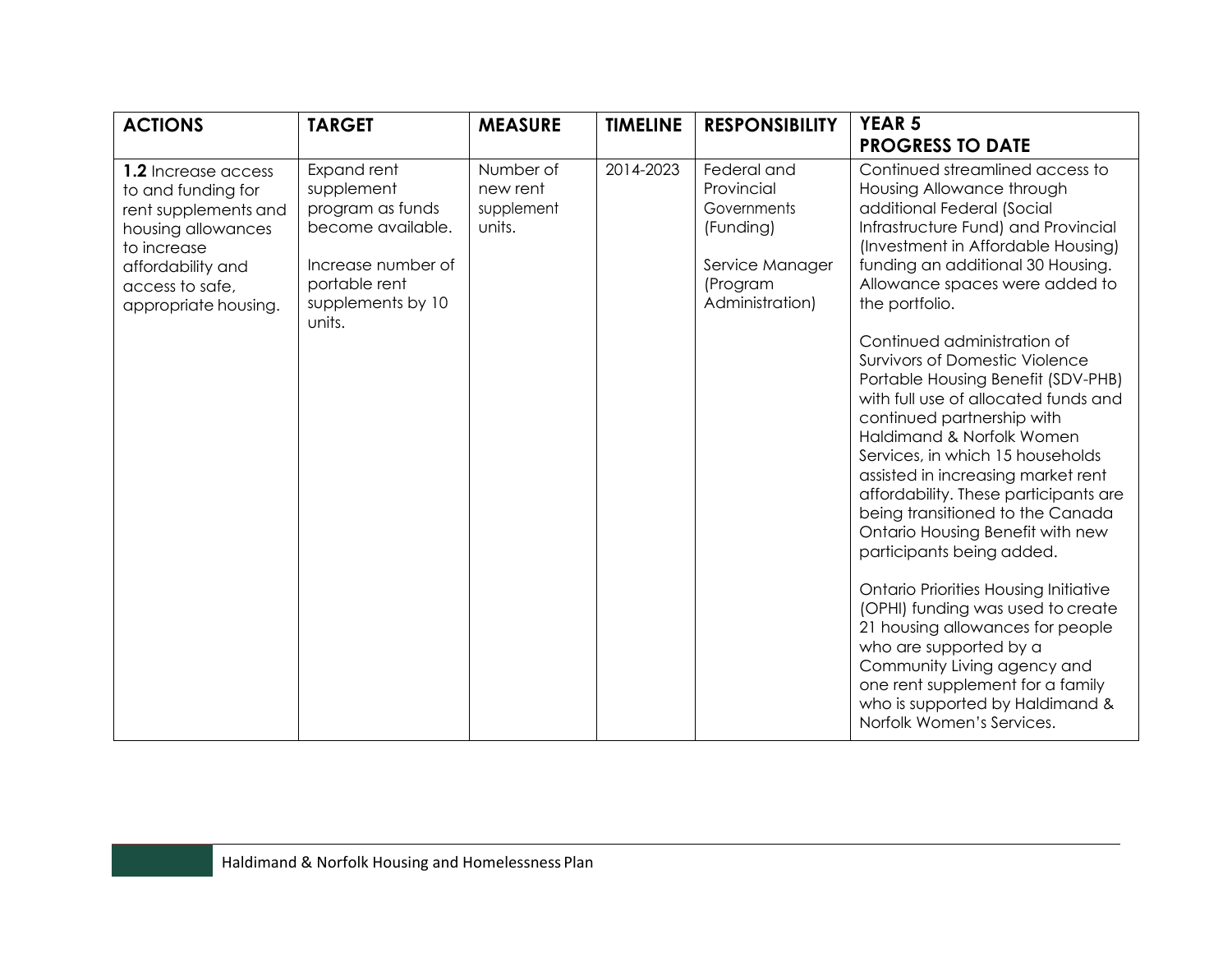| <b>ACTIONS</b>                                                                                                                                                                                            | <b>TARGET</b>                                                                                                                                                                                         | <b>MEASURE</b>                                                                                                                                                                   | <b>TIMELINE</b> | <b>RESPONSIBILITY</b>                                                                         | <b>YEAR 5</b><br><b>PROGRESS TO DATE</b>                                                                                                                                                                                                                                                                                                                                                                                                                                                                                                                                                                                                                                                                                                         |
|-----------------------------------------------------------------------------------------------------------------------------------------------------------------------------------------------------------|-------------------------------------------------------------------------------------------------------------------------------------------------------------------------------------------------------|----------------------------------------------------------------------------------------------------------------------------------------------------------------------------------|-----------------|-----------------------------------------------------------------------------------------------|--------------------------------------------------------------------------------------------------------------------------------------------------------------------------------------------------------------------------------------------------------------------------------------------------------------------------------------------------------------------------------------------------------------------------------------------------------------------------------------------------------------------------------------------------------------------------------------------------------------------------------------------------------------------------------------------------------------------------------------------------|
| 1.3 Increase<br>community<br>knowledge of the<br>eligibility criteria and<br>application process<br>for special priority<br>status for victims of<br>domestic violence<br>applying for social<br>housing. | Increase the<br>number of special<br>priority support<br>letters written by<br>community health<br>and social services<br>agencies, and<br>therefore the<br>number of special<br>priority applicants. | Number of<br>special priority<br>applicants on<br>the social<br>housing<br>centralized<br>waiting list.<br>Number of<br>letters of<br>support for<br>special priority<br>status. | 2014-2023       | Service Manager,<br>in cooperation<br>with community<br>health and social<br>service agencies | Updated website outlines the<br>manner in which one can apply for<br>the SPP, with an updated<br>application form. Furthermore, the<br>Ministry of Housing expanded the<br>SPP to include victims of human<br>trafficking.<br>The option of the SDV-PHB program<br>has also improved access to<br>affordable rental housing options.<br>Housing Services maintains regular<br>contact with Haldimand & Norfolk<br>Women's Services to support<br>victims of domestic violence and<br>human trafficking. Women's<br>Services was a member of the<br>technical team for the 5 year<br>review of the 10 Year Housing and<br>Homelessness Plan to provide a<br>valuable perspective into our<br>community's housing and<br>homeless prevention work. |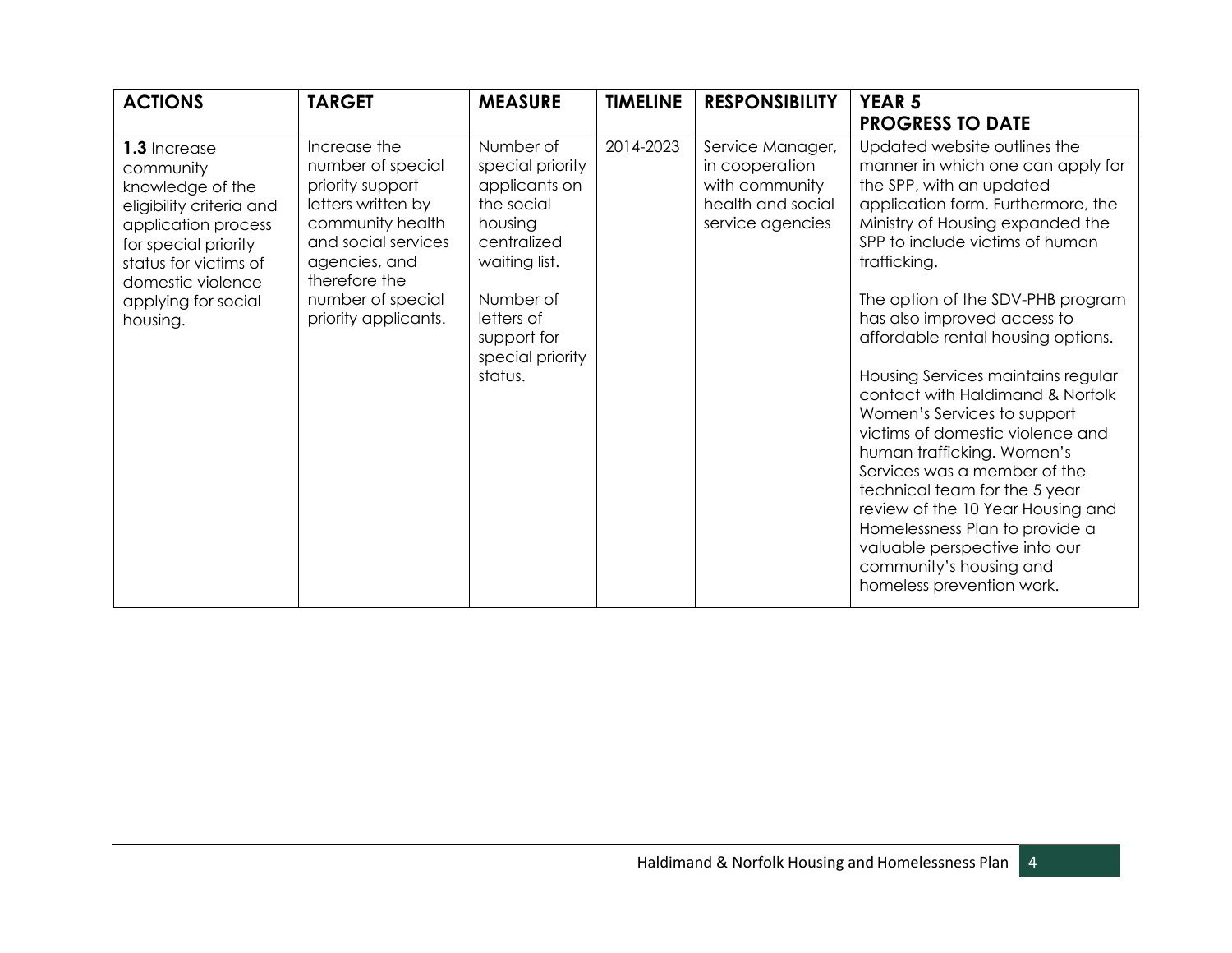| <b>ACTIONS</b>                                                                                                                                 | <b>TARGET</b>                                                                                                                  | <b>MEASURE</b>                                                                         | <b>TIMELINE</b>                              | <b>RESPONSIBILITY</b>                                                                                   | <b>YEAR 5</b><br><b>PROGRESS TO DATE</b>                                                                                                                                                                                                                                                                                                                                                                                                                                                                                                                                                                                                                                                    |
|------------------------------------------------------------------------------------------------------------------------------------------------|--------------------------------------------------------------------------------------------------------------------------------|----------------------------------------------------------------------------------------|----------------------------------------------|---------------------------------------------------------------------------------------------------------|---------------------------------------------------------------------------------------------------------------------------------------------------------------------------------------------------------------------------------------------------------------------------------------------------------------------------------------------------------------------------------------------------------------------------------------------------------------------------------------------------------------------------------------------------------------------------------------------------------------------------------------------------------------------------------------------|
| 1.4 Assist housing<br>providers to identify<br>and use surplus land<br>opportunities on non-<br>profit and social<br>housing sites for infill. | Develop inventory<br>of available land.<br>Make information<br>available to housing<br>providers related to<br>Re-development. | Percentage of<br>sites used for<br>infill<br>development<br>and/or re-<br>development. | Inventory<br>complete<br>d by end<br>of 2014 | Service Manager,<br>in cooperation<br>with housing<br>providers                                         | HNHC undertook comprehensive<br>Regeneration Study with the draft<br>document being completed in<br>2017. Findings to be presented to<br>Council in 2018.<br>A meeting of the HNHC Share<br>Holders was held in October,<br>2019 to discuss regeneration of<br>public housing and expanding<br>the mandate of HNHC to include<br>affordable housing development.<br>Ongoing discussions are<br>occurring with Senior Leadership<br>and Council members in both<br>Counties about affordable<br>housing development<br>opportunities.<br>Ongoing discussions with<br>community housing providers<br>who are nearing their end of<br>operating agreement (EOA)<br>about future opportunities. |
| 1.5 Continue to fund<br>and leverage home<br>ownership programs<br>to move people to<br>ownership and free<br>up existing rental<br>units.     | Increase funds<br>available for down<br>payment<br>assistance.                                                                 | Number of<br>households<br>assisted.                                                   | 2014-2023                                    | Federal and<br>Provincial<br>Governments<br>(Funding)<br>Service Manager<br>(Program<br>Administration) | 2017 - 9 homeownership recipients.<br>2019 - 2 homeownership recipients.                                                                                                                                                                                                                                                                                                                                                                                                                                                                                                                                                                                                                    |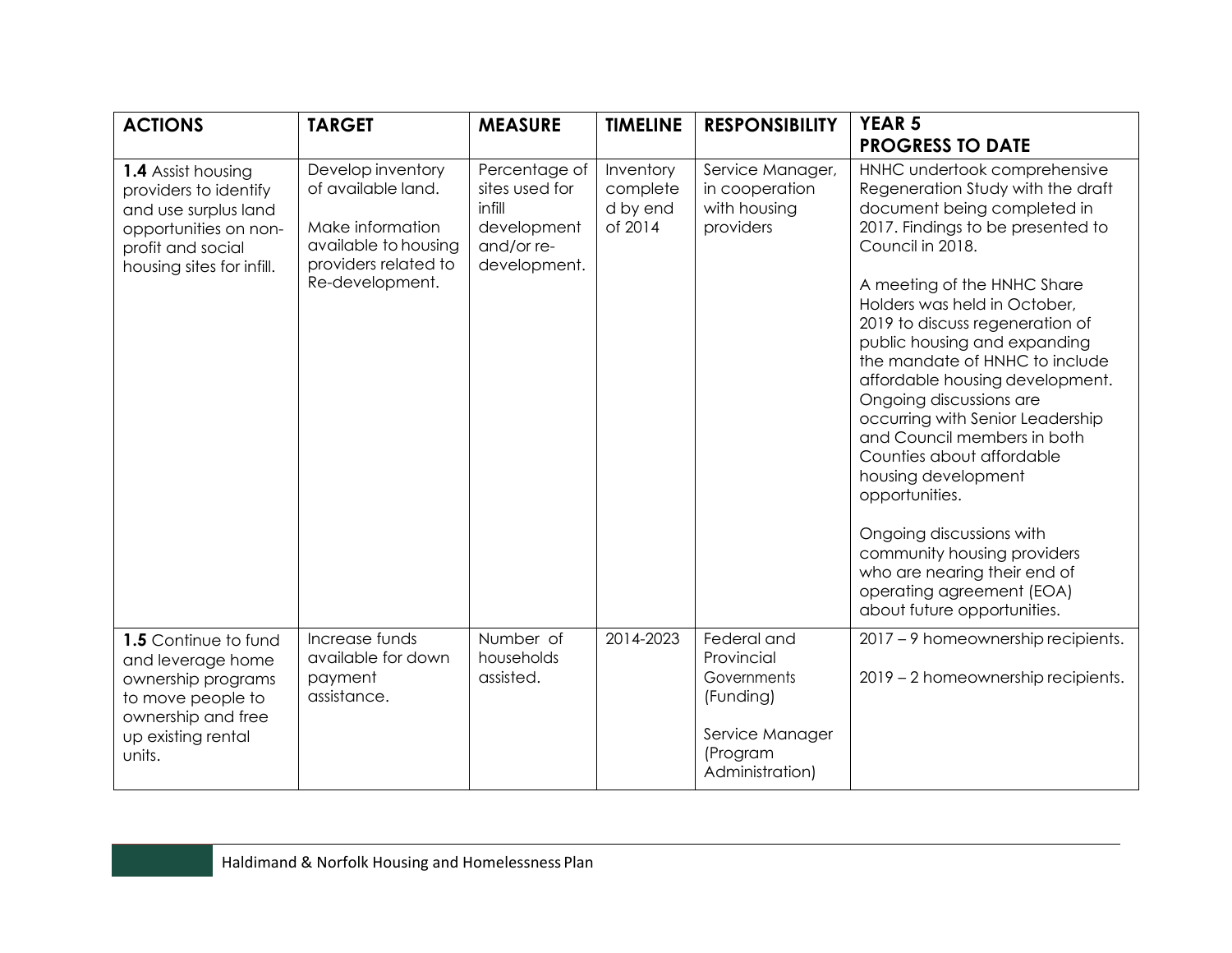| <b>ACTIONS</b>                                                                                                                                                                                                                                                         | <b>TARGET</b>                                                                                                                                                                                                     | <b>MEASURE</b>                                                                                            | <b>TIMELINE</b>                                                                                                      | <b>RESPONSIBILITY</b>                    | <b>YEAR 5</b><br><b>PROGRESS TO DATE</b>                                                                                                                                                                                                                                                      |
|------------------------------------------------------------------------------------------------------------------------------------------------------------------------------------------------------------------------------------------------------------------------|-------------------------------------------------------------------------------------------------------------------------------------------------------------------------------------------------------------------|-----------------------------------------------------------------------------------------------------------|----------------------------------------------------------------------------------------------------------------------|------------------------------------------|-----------------------------------------------------------------------------------------------------------------------------------------------------------------------------------------------------------------------------------------------------------------------------------------------|
| 1.6 Develop and<br>implement policies<br>that assist in the<br>protection of existing<br>rental stock.                                                                                                                                                                 | Establish new rental<br>conversion policies<br>in both Counties.                                                                                                                                                  | Policies<br>established                                                                                   | 2015                                                                                                                 | Haldimand and<br>Norfolk Counties        | Norfolk County Official Plan housing<br>policies updated in 2017.<br>Haldimand County working towards<br>commencing their Official Plan<br>Review in 2018.                                                                                                                                    |
| 1.7 Develop<br>municipal planning<br>and financial policies<br>which support the<br>creation of<br>environmentally<br>sustainable, mixed<br>density housing with a<br>range of affordability<br>(e.g., new subdivisions<br>should have an<br>Affordable<br>component). | Review<br>development<br>charges policies<br>and consider<br>amendments that<br>promote the<br>creation of<br>affordable housing<br>$(i.e.$ relief).<br>Set housing<br>affordability targets<br>in both Counties. | Policies<br>reviewed<br>Number of<br>affordable<br>housing units<br>created within<br>new<br>developments | 2015<br>(policy<br>developme<br>nt)<br>2015-2023<br>(policy<br>implement<br>ation and<br>housing<br>developm<br>ent) | Haldimand and<br><b>Norfolk Counties</b> | Norfolk County Housing Study<br>completed in 2016, including 3<br>community engagement<br>opportunities. Housing Study<br>approved by Council in 2016;<br>Official Plan Amendment presented<br>to Council in 2017 and approved.<br><b>Haldimand County Official Plan</b><br>Review is pending |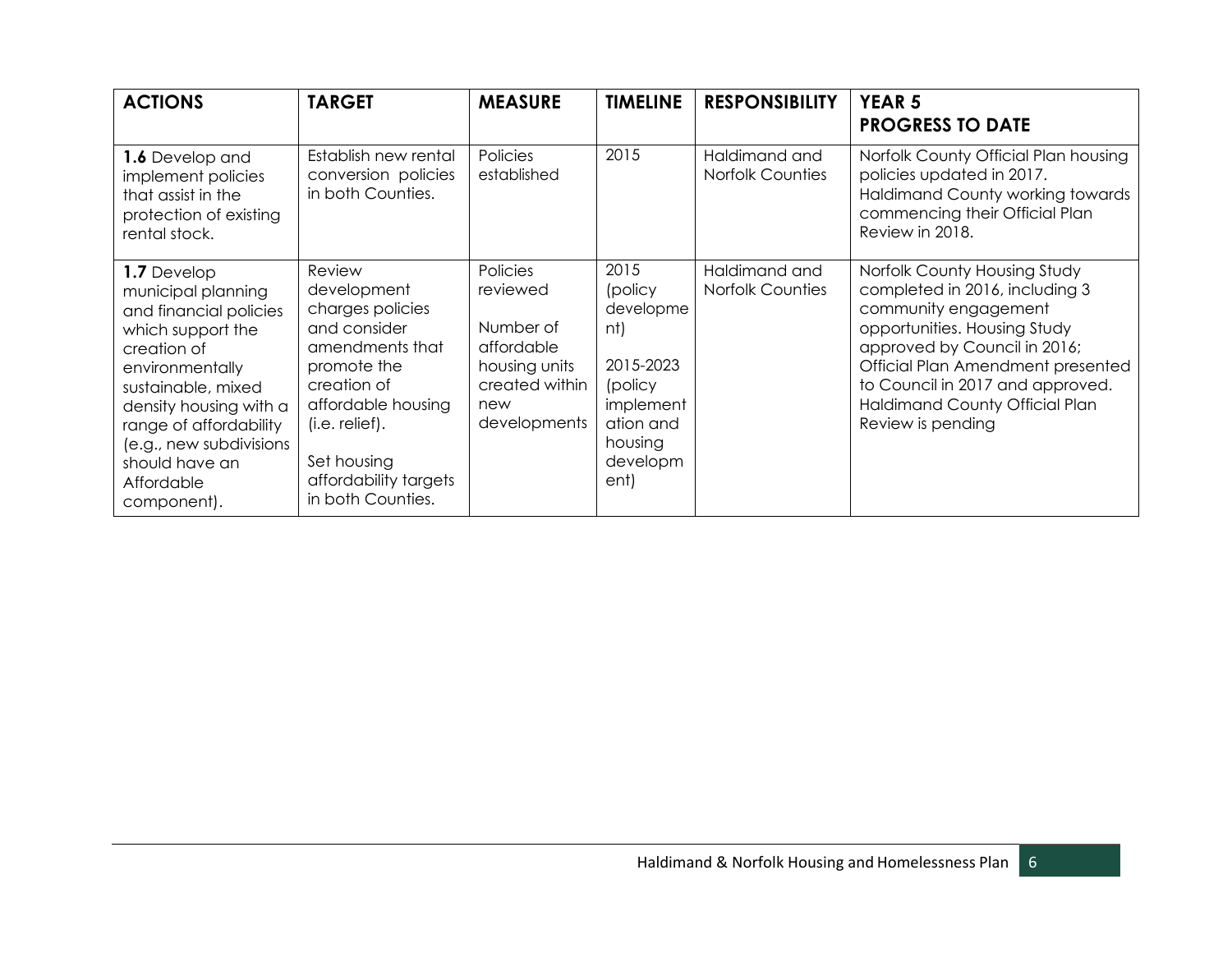| <b>ACTIONS</b>                                                                                                                                                                                            | <b>TARGET</b>                                                                                                                                                                                  | <b>MEASURE</b>                                                                                                                                    | <b>TIMELINE</b> | <b>RESPONSIBILITY</b>                                                                                                                 | <b>YEAR 5</b><br><b>PROGRESS TO DATE</b>                                                                                                                                                                                                                                                       |
|-----------------------------------------------------------------------------------------------------------------------------------------------------------------------------------------------------------|------------------------------------------------------------------------------------------------------------------------------------------------------------------------------------------------|---------------------------------------------------------------------------------------------------------------------------------------------------|-----------------|---------------------------------------------------------------------------------------------------------------------------------------|------------------------------------------------------------------------------------------------------------------------------------------------------------------------------------------------------------------------------------------------------------------------------------------------|
| 1.8 Develop a<br>housing strategy that<br>maintains existing<br>social housing and<br>rent geared-to-<br>income (RGI) units in<br>the long term and<br>contains plans for<br>capital asset<br>management. | Maintain the<br>number of social<br>housing and RGI<br>units past the end of<br>operating<br>agreements.<br>Maintain social<br>housing stock using<br>capital asset<br>management<br>planning. | Number of<br>units<br>maintained<br>long term<br>Number of<br>capital asset<br>management<br>plans<br>established<br>Number of<br>capital repairs | 2014-2023       | Federal and<br>Provincial<br>Governments<br>(Funding and<br>Policy)<br>Service Manager<br>in conjunction<br>with housing<br>providers | Norfolk County Housing Study<br>completed in 2016, including 3<br>community engagement<br>opportunities. Housing Study<br>approved by Council in 2016;<br>Official Plan Amendment presented<br>to Council in 2017 and approved.<br><b>Haldimand County Official Plan</b><br>Review is pending. |
| 1.9 Increase the<br>supply and access to<br>affordable,<br>supportive housing<br>options for seniors<br>and other vulnerable<br>residents across<br>Haldimand and<br>Norfolk Counties.                    | Increase the stock<br>of affordable,<br>supportive housing<br>units with the<br>addition of 10 new<br>units.                                                                                   | Number and<br>type of units<br>created                                                                                                            | 2014-2023       | Federal and<br>Provincial<br>Governments<br>(Funding)<br>Service Manager<br>(Program<br>Administration)                               | 35 units created as part of the<br>Hambleton Hall Development in<br>Norfolk County, move-ins started in<br>October 2016; these units are<br>geared towards households<br>needing additional supports.<br>14 unit seniors rental development<br>completed for Dunnville (Aspen<br>Apartments).  |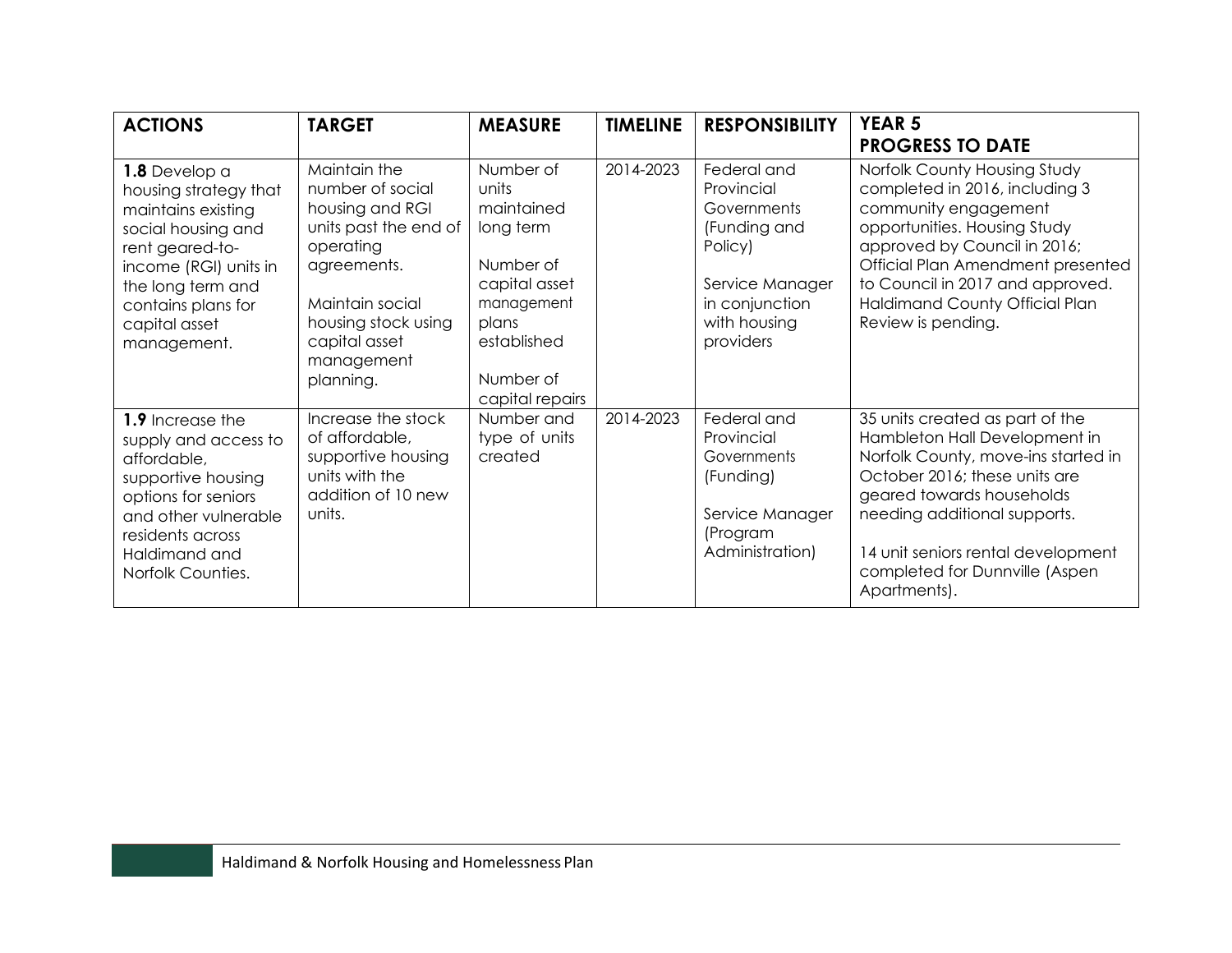| <b>ACTIONS</b>                                                                                                                       | <b>TARGET</b>                                                                                                                                                                                                                                                                   | <b>MEASURE</b>                                                                                                                                                                               | <b>TIMELINE</b> | <b>RESPONSIBILITY</b>                                                                                   | <b>YEAR 5</b><br><b>PROGRESS TO DATE</b>                                                                                                                                                                                                                                                                                                                                                                                  |
|--------------------------------------------------------------------------------------------------------------------------------------|---------------------------------------------------------------------------------------------------------------------------------------------------------------------------------------------------------------------------------------------------------------------------------|----------------------------------------------------------------------------------------------------------------------------------------------------------------------------------------------|-----------------|---------------------------------------------------------------------------------------------------------|---------------------------------------------------------------------------------------------------------------------------------------------------------------------------------------------------------------------------------------------------------------------------------------------------------------------------------------------------------------------------------------------------------------------------|
| 1.10 Increase the<br>stock of accessible,<br>affordable housing.                                                                     | Increase access to<br>safe and affordable<br>housing for residents<br>with physical<br>accessibility needs<br>with the addition of<br>five new accessible<br>units.<br>Identify unit<br>accessibility as a<br>priority when<br>allocating new<br>affordable housing<br>funding. | Number of<br>people<br>waiting for<br>accessible<br>housing<br>Number of<br>unit<br>modifications<br>made to<br>existing<br>housing stock<br>Number of<br>new<br>accessible<br>units created | 2014-2023       | Federal and<br>Provincial<br>Governments<br>(Funding)<br>Service Manager<br>(Program<br>Administration) | All 3 fully accessible units in the new<br>Hambleton Hall development were<br>occupied by individuals in need of<br>these units.<br>All units in the Aspen Apartments<br>development in Dunnville<br>development are fully accessible.<br>14 units.<br>Barrier free units are included in<br>the supportive, affordable<br>housing development currently<br>under construction in Simcoe by<br>Indwell (the Norfolk Inn). |
| 1.11 Review second<br>unit policies in<br>Haldimand and<br>Norfolk Counties to<br>ensure compliance<br>with Provincial<br>direction. | <b>Review Official Plan</b><br>policies and zoning<br>bylaws to ensure<br>second dwelling<br>units are permitted.                                                                                                                                                               | Council<br>approval of<br>amendments<br>to permit<br>second<br>dwelling units<br>Number of<br>second<br>dwelling units<br>created and<br>registered                                          | 2014-2016       | Haldimand and<br><b>Norfolk Counties</b>                                                                | Norfolk County - completed in<br>2015. Haldimand County Zoning By-<br>Law review process currently<br>underway.                                                                                                                                                                                                                                                                                                           |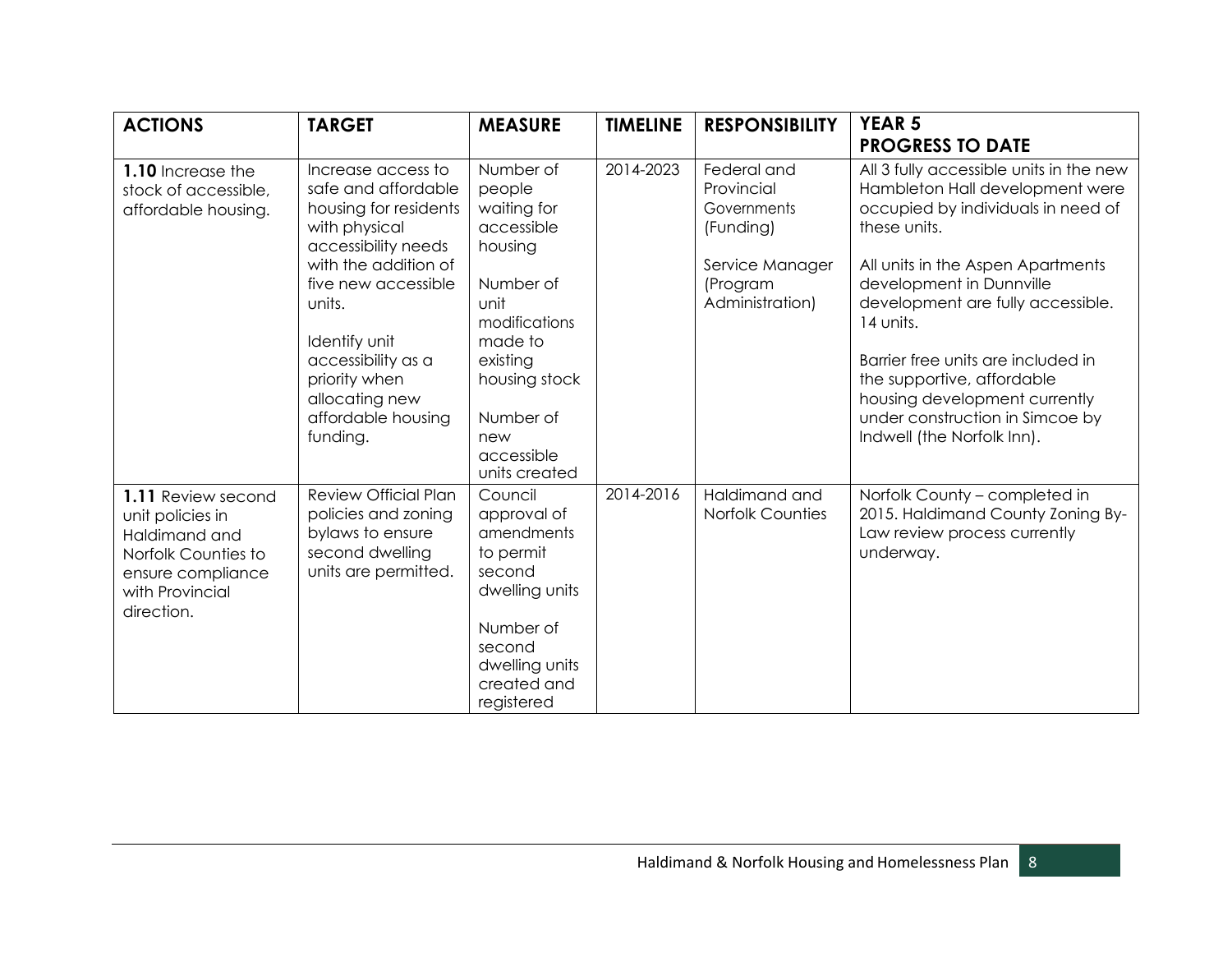## **Direction 2:** Keep people housed.

| <b>ACTIONS</b>                                                                                                                                    | <b>TARGET</b>                                                                                                                                                                                                             | <b>MEASURE</b>                                                                                                                                                             | <b>TIMELINE</b> | <b>RESPONSIBILITY</b>                                                                                                | <b>YEAR 5 PROGRESS TO DATE</b>                                                                                                                                                                                                                                                                                                                                                                                                                                                                                                                                                                                                                                                                                               |
|---------------------------------------------------------------------------------------------------------------------------------------------------|---------------------------------------------------------------------------------------------------------------------------------------------------------------------------------------------------------------------------|----------------------------------------------------------------------------------------------------------------------------------------------------------------------------|-----------------|----------------------------------------------------------------------------------------------------------------------|------------------------------------------------------------------------------------------------------------------------------------------------------------------------------------------------------------------------------------------------------------------------------------------------------------------------------------------------------------------------------------------------------------------------------------------------------------------------------------------------------------------------------------------------------------------------------------------------------------------------------------------------------------------------------------------------------------------------------|
| 2.1 Pursue the<br>creation of<br>integrated health<br>and social service<br>centres for ease of<br>access to multiple<br>services at one<br>time. | Research best<br>practices and<br>service delivery<br>models for<br>integrated service<br>provision.<br>Create integrated<br>health and social<br>service centres<br>through discussions<br>with agencies and<br>clients. | Existence of<br>integrated<br>health and<br>social service<br>centres<br>Evaluation of<br>service<br>delivery<br>based on<br>service<br>provider and<br>client<br>feedback | 2015-2023       | Norfolk County as<br>Service Manager in<br>consultation and<br>cooperation with<br>social service<br>agency partners | Local discussion and planning<br>underway to improve human<br>services integration across the<br>program areas of housing, Ontario<br>Works and Children's Services, in<br>keeping with the Province's<br>commitment to human services<br>integration.<br>A two year pilot project was<br>undertaken in September, 2018 to<br>provide homeless prevention<br>services internally as part of the<br>Social Services & Housing<br>department. A Council report to<br>make this permanent will be<br>heard by Norfolk Council in<br>Committee on July 14, 2020. This<br>service delivery model change<br>has improved the level of<br>integrated service between<br>Ontario Works, Housing and<br>Homeless Prevention Services. |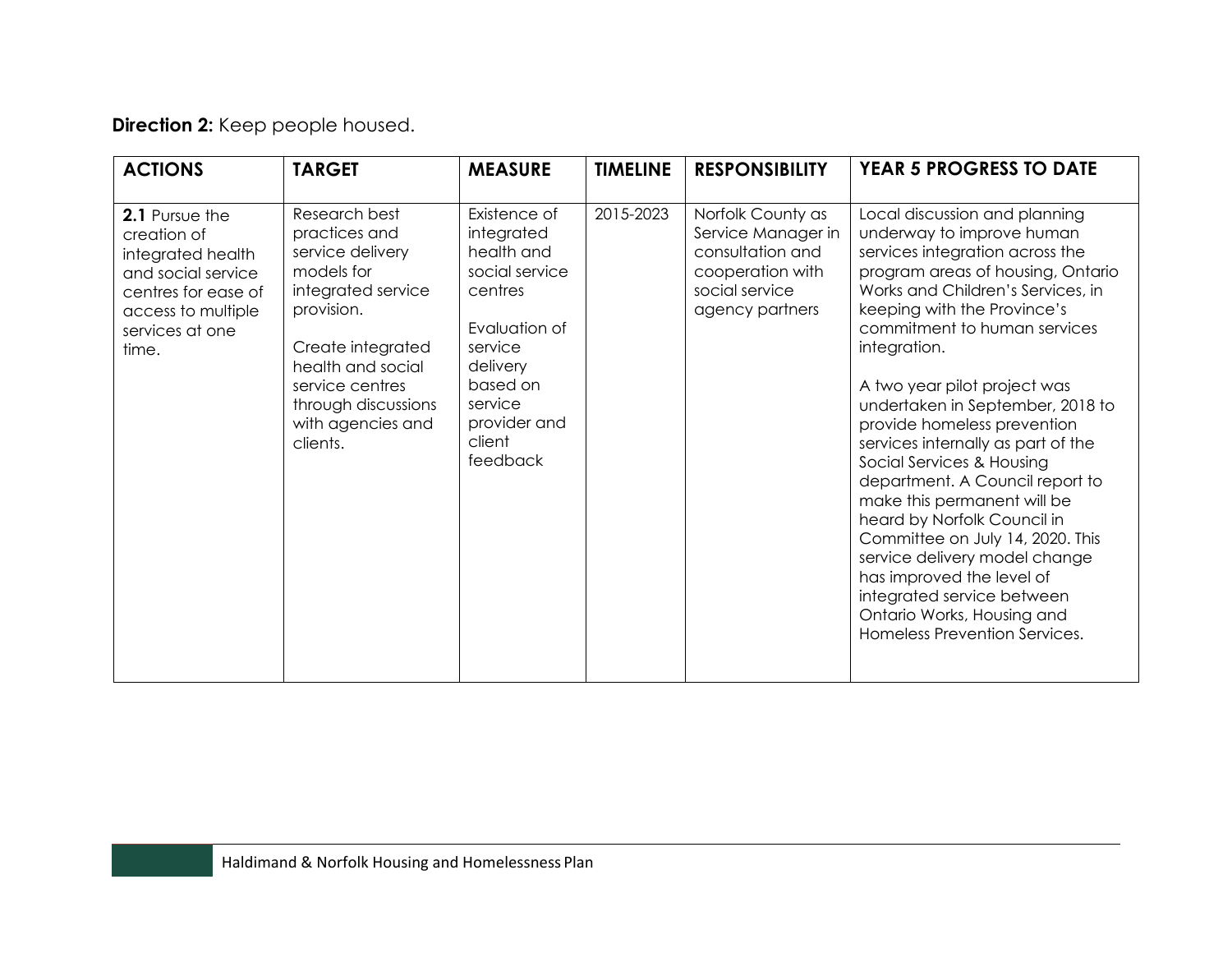| <b>ACTIONS</b>                                                                                                                                                                                                                                                                    | <b>TARGET</b>                                                                                                                                         | <b>MEASURE</b>                                                                                                                                                                               | <b>TIMELINE</b>                                   | <b>RESPONSIBILITY</b>                                                                                                                                | <b>YEAR 5</b><br><b>PROGRESS TO DATE</b>                                                                                                                                                                                                                                                                                                                                                                                                                                                                                                                                                                                                                                                                                        |
|-----------------------------------------------------------------------------------------------------------------------------------------------------------------------------------------------------------------------------------------------------------------------------------|-------------------------------------------------------------------------------------------------------------------------------------------------------|----------------------------------------------------------------------------------------------------------------------------------------------------------------------------------------------|---------------------------------------------------|------------------------------------------------------------------------------------------------------------------------------------------------------|---------------------------------------------------------------------------------------------------------------------------------------------------------------------------------------------------------------------------------------------------------------------------------------------------------------------------------------------------------------------------------------------------------------------------------------------------------------------------------------------------------------------------------------------------------------------------------------------------------------------------------------------------------------------------------------------------------------------------------|
| 2.2 Maintain and<br>grow existing<br>prevention and<br>intervention<br>strategies that<br>preserve personal<br>income and help<br>people pay their<br>bills to remain in<br>their current<br>housing, including<br>rent bank and utility<br>payment and micro<br>loan approaches. | Maintain and grow<br>the Rent and Utility<br><b>Bank and Housing</b><br><b>Stability Benefit</b><br>Programs.<br>Reduce number of<br>known evictions. | Number of<br>clients using<br>the Rent and<br>Utility Bank<br>and Housing<br>Stability<br><b>Benefit</b><br>Programs<br>Number of<br>evictions<br>avoided due<br>to program<br>interventions | 2014-2023<br>with<br>program<br>review in<br>2019 | Provincial<br>Government<br>(Community<br>Homelessness<br>Prevention Initiative<br>- CHPI funding)<br>Service Manager<br>(Program<br>Administration) | Coordinated access to homeless<br>prevention services and internal<br>service delivery within the Social<br>Services & Housing Department was<br>implemented in September, 2018 for<br>a two year pilot period. This includes<br>Intake / Diversion, Emergency<br>Housing, Housing Support, and<br>Housing Stability Bank. A proactive,<br>supportive approach is taken to<br>minimize the amount of rent and<br>utility arrears and prevent evictions,<br>particularly in community housing<br>through partnerships between the<br><b>CMSM and Community Housing</b><br>providers. A Council report to make<br>the Homeless Prevention Team<br>permanent will be heard by Norfolk<br>Council in Committee on July 14,<br>2020. |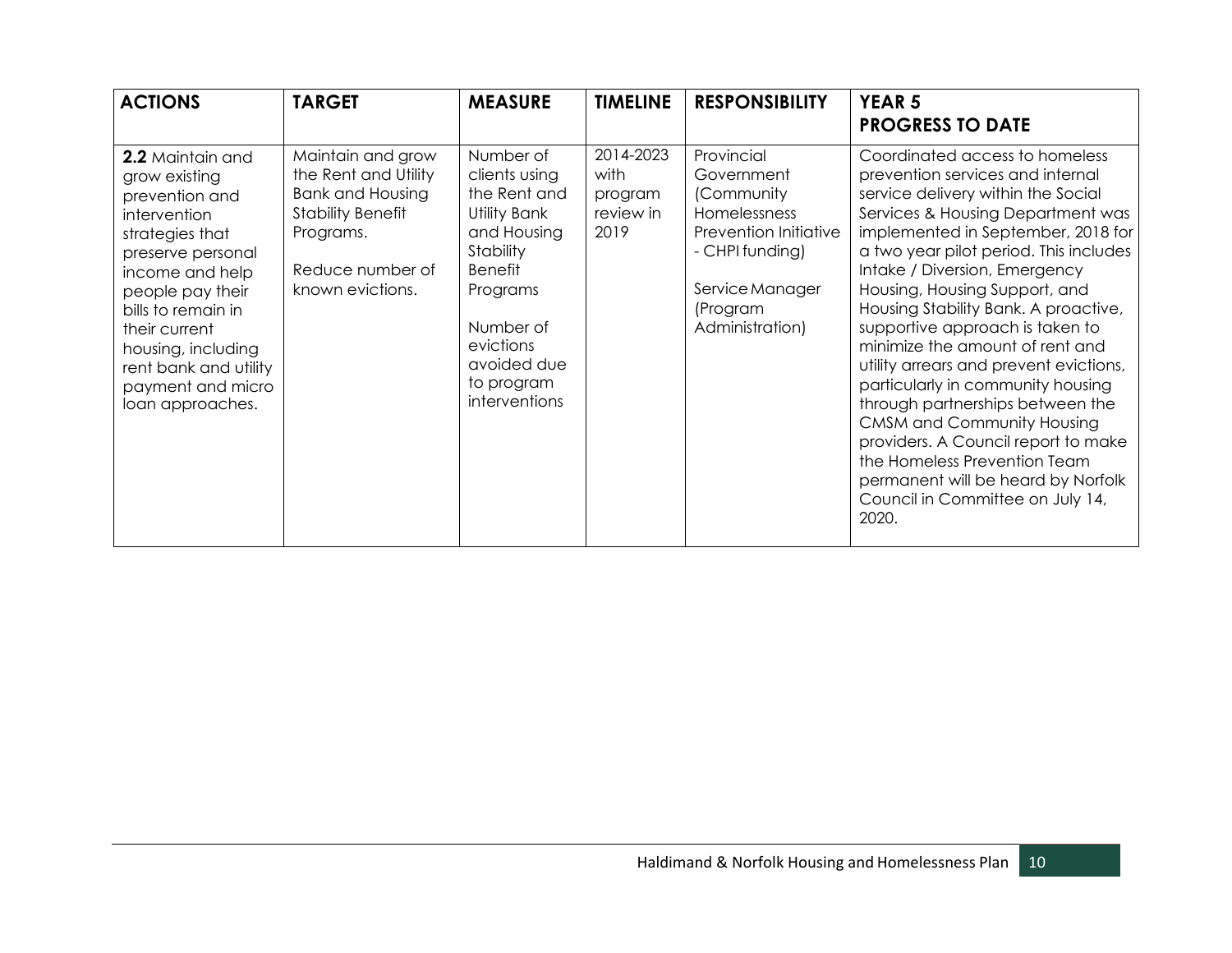| <b>ACTIONS</b>                                                                                                                                                | <b>TARGET</b>                                                                                               | <b>MEASURE</b>                                                                                                                                            | <b>TIMELINE</b>                                                                           | <b>RESPONSIBILITY</b>                               | <b>YEAR 5</b><br><b>PROGRESS TO DATE</b>                                                                                                                                                                                                                                                                                                                                                                                                                                            |
|---------------------------------------------------------------------------------------------------------------------------------------------------------------|-------------------------------------------------------------------------------------------------------------|-----------------------------------------------------------------------------------------------------------------------------------------------------------|-------------------------------------------------------------------------------------------|-----------------------------------------------------|-------------------------------------------------------------------------------------------------------------------------------------------------------------------------------------------------------------------------------------------------------------------------------------------------------------------------------------------------------------------------------------------------------------------------------------------------------------------------------------|
| 2.3 Create life skills<br>/self-sufficiency/<br>resiliency learning<br>opportunities that<br>incorporate poverty<br>reduction /<br>alleviation<br>strategies. | People increase<br>knowledge and skills<br>that support<br>successful tenancies<br>and reduce<br>evictions. | Number and<br>type of<br>sessions held<br>Number of<br>people<br>attending<br>sessions<br>Feedback<br>from<br>participants<br>and session<br>facilitators | 2015-2019                                                                                 | Service Manager<br>Local Social<br>Service Agencies | Extension of services related to<br>training and capacity building<br>related to vulnerable individuals<br>and households towards housing<br>stabilization.<br>The Ontario Works Employment<br>and Community Supports team<br>has shifted the content of their<br>life skills groups to be more<br>focussed on life stabilization.<br>Groups are run collaboratively<br>with partners in Employment<br>Ontario and the Brant<br><b>Haldimand Norfolk Community</b><br>Legal Clinic. |
| 2.4 Promote the<br>development and<br>use of peer<br>mentoring<br>strategies to assist<br>people in system<br>navigation.                                     | Development and<br>implementation of<br>peer mentoring<br>models and training<br>supports.                  | Number of<br>peer<br>mentoring<br>opportunities<br>Number of<br>people<br>participating<br>Participant<br>feedback                                        | 2015<br>(program<br>developme<br>nt)<br>2016-2023<br>implement<br>ation and<br>evaluation | Service Manager<br>Local Social<br>Service Agencies | Training in relation to housing first,<br>and use of evaluation tool to<br>measure client acuity commenced,<br>as facilitated by Org Code<br>Consulting and offered to agency<br>partners and staff working with<br>clients experiencing or at risk of<br>homelessness.                                                                                                                                                                                                             |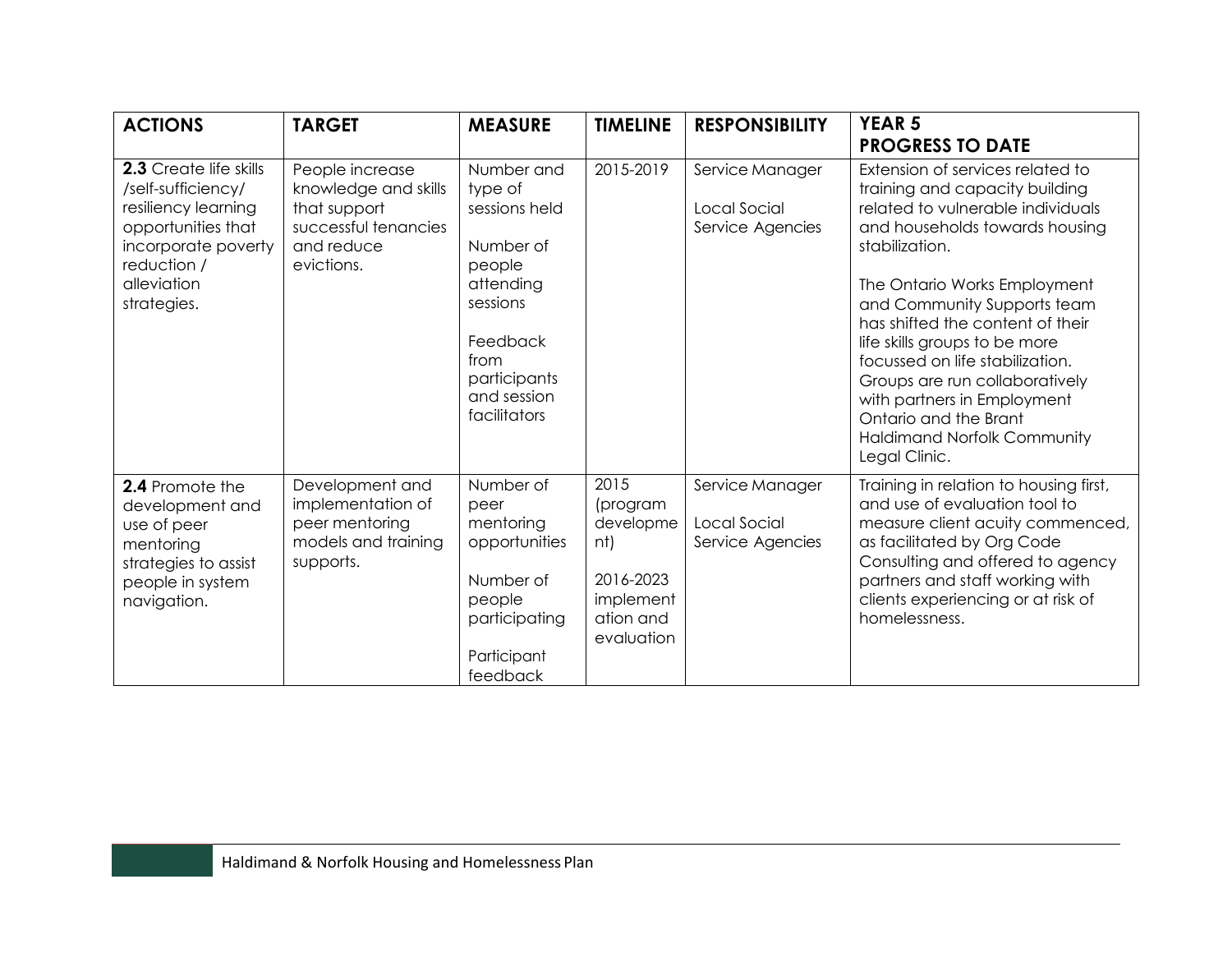| <b>ACTION</b>                                                                                                                                    | <b>TARGET</b>                                                                                                                            | <b>MEASURE</b>                                                | <b>TIMELINE</b> | <b>RESPONSIBILITY</b>                                 | <b>YEAR 5</b><br><b>PROGRESS TO DATE</b>                                                                                                                                                                                                                                                                                                                                                                                                                                                                                                                      |
|--------------------------------------------------------------------------------------------------------------------------------------------------|------------------------------------------------------------------------------------------------------------------------------------------|---------------------------------------------------------------|-----------------|-------------------------------------------------------|---------------------------------------------------------------------------------------------------------------------------------------------------------------------------------------------------------------------------------------------------------------------------------------------------------------------------------------------------------------------------------------------------------------------------------------------------------------------------------------------------------------------------------------------------------------|
| 2.5 Develop<br>strategies to<br>prevent arrears<br>across social<br>housing providers to<br>avert evictions and<br>keep people stably<br>housed. | Reduce the amount<br>of rent arrears.<br>Reduce the number<br>of evictions from<br>social housing for<br>non-payment of rent<br>arrears. | Amount of<br>accumulated<br>arrears<br>Number of<br>evictions | 2015-2023       | Service Manager<br>Social Housing<br><b>Providers</b> | Implementation of Housing Services<br>Directive 2017-01 whereby housing<br>providers are required to provide<br>updates in regards to all tenants<br>experiencing arrears, and that<br>information be provided in<br>advance of any further action<br>being taken in relation to the<br>Landlord Tenant Board.<br>Protocols have been established<br>with Community Housing providers<br>to enable early intervention of the<br><b>CMSM's Housing Support Workers</b><br>to address rent and utility arrears<br>and avoid eviction from<br>community housing. |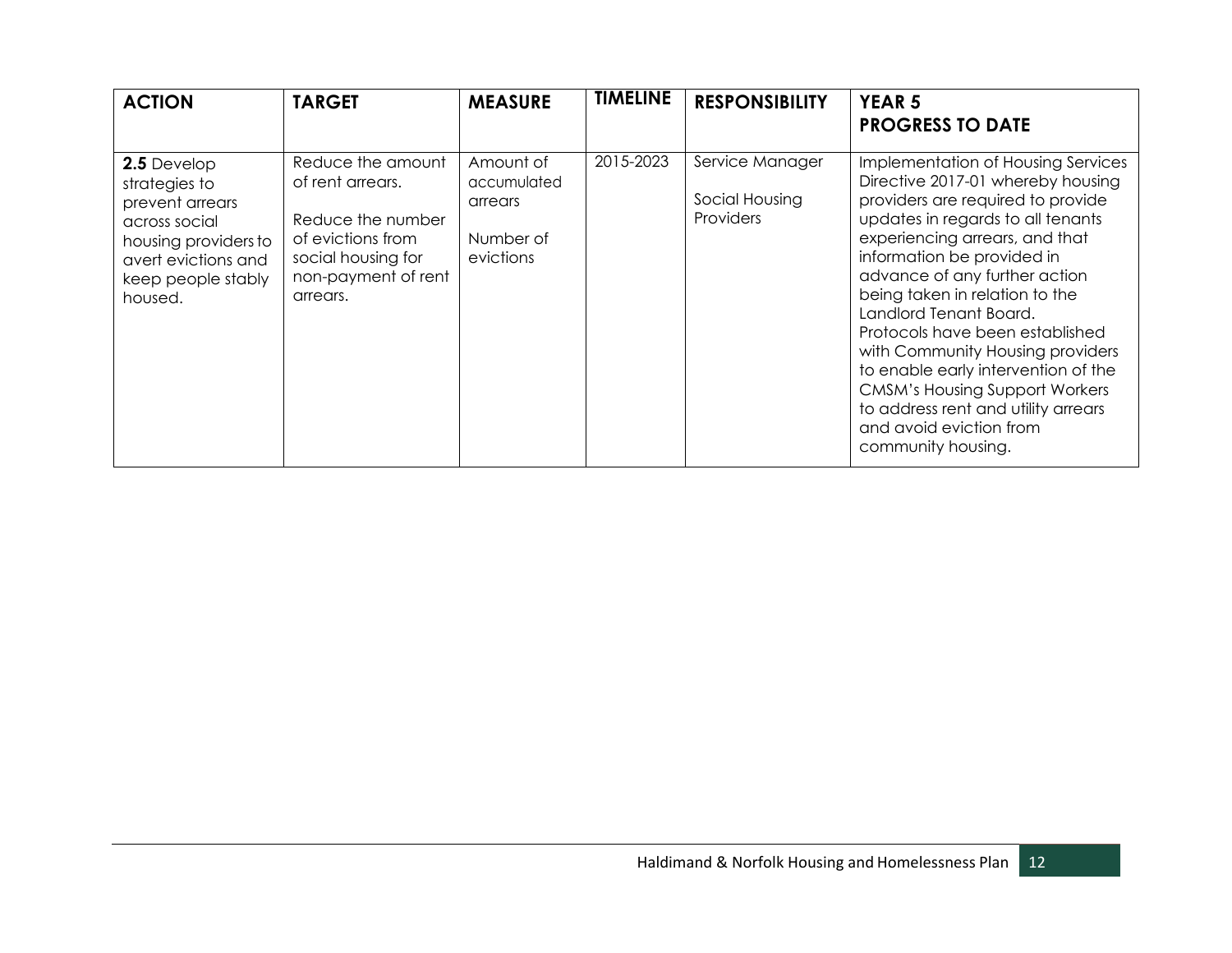| <b>ACTIONS</b>                                                                                                                                                                                                            | <b>TARGET</b>                                                                                                                                  | <b>MEASURE</b>                                                                                                                                                                            |           | <b>TIMELINE RESPONSIBILITY</b>                                                                                     | <b>YEAR 5</b><br><b>PROGRESS TO DATE</b>                                                                                                                                                                                                                                                                                                                                                                                                                                                                                                                                                                                                    |
|---------------------------------------------------------------------------------------------------------------------------------------------------------------------------------------------------------------------------|------------------------------------------------------------------------------------------------------------------------------------------------|-------------------------------------------------------------------------------------------------------------------------------------------------------------------------------------------|-----------|--------------------------------------------------------------------------------------------------------------------|---------------------------------------------------------------------------------------------------------------------------------------------------------------------------------------------------------------------------------------------------------------------------------------------------------------------------------------------------------------------------------------------------------------------------------------------------------------------------------------------------------------------------------------------------------------------------------------------------------------------------------------------|
| 2.6 Support the<br>creation of a local<br>food strategy that<br>includes skill-<br>building programs<br>like cooking clubs,<br>collective kitchens<br>and community<br>gardens.                                           | Development of a<br>local food strategy.                                                                                                       | Existence of<br>strategy<br>Number of<br>skill-building<br>programs<br>Number of<br>community<br>gardens                                                                                  | 2016-2023 | Service Manager<br>Haldimand-Norfolk<br><b>Health Unit</b><br>Local Agencies                                       | The Social Services & Housing<br>Department, as CMSM has been<br>working in partnership with a local<br>not for profit group called Church<br>Out Serving to identify and<br>address issues of food insecurity.<br>Actions include the establishment<br>of community gardens, including<br>one at an affordable, supportive<br>housing property and a<br>community meal program.<br>The CMSM Housing Support Workers<br>also deliver meals and non-<br>perishable food to guests in<br>emergency housing and have<br>started community kitchen programs<br>at emergency housing sites to<br>promote cooking skills and meal<br>preparation. |
| 2.7 Strengthen<br>the connection<br>and coordination<br>of the work of<br>faith communities<br>and service clubs<br>with social service<br>providers, food<br>banks and social<br>and affordable<br>housing<br>providers. | Development and<br>awareness-raising of<br>community-based<br>networks to support<br>people who are<br>homeless or at risk of<br>homelessness. | Existence<br>$\circ$<br>community<br>network<br>Number of<br>people using<br>community-<br>based supports<br>Feedback from<br>service<br>providers and<br>people<br>accessing<br>supports | 2015-2023 | Service Manager<br><b>Housing Providers</b><br><b>Local Social Service</b><br>Agencies, Churches,<br>Service Clubs | Relationship and partnership<br>opportunities explored and<br>discussions continue (see<br>progress above related to<br>partnership with Church Out<br>Serving).                                                                                                                                                                                                                                                                                                                                                                                                                                                                            |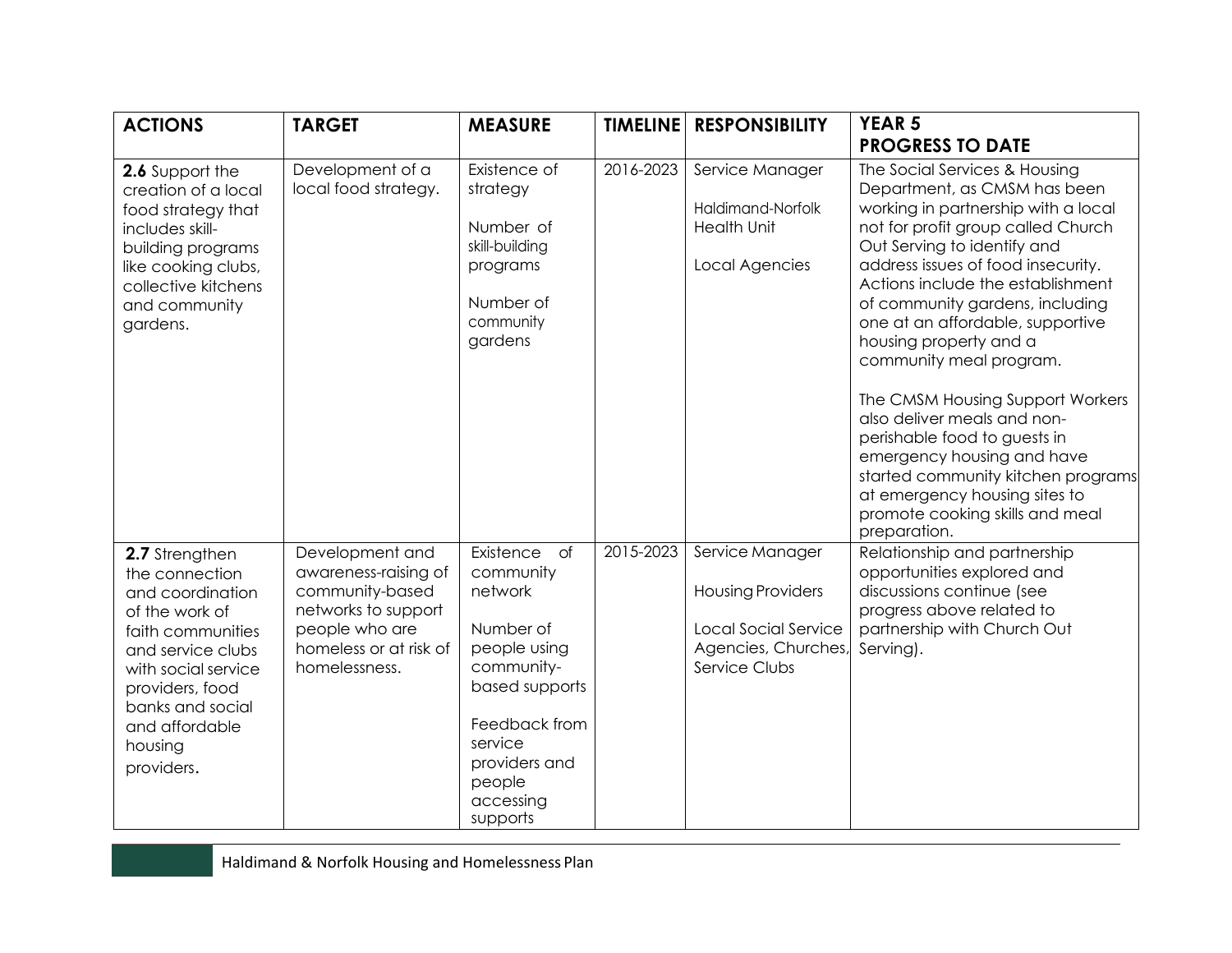**Direction 3:** Expand support opportunities for people to meet increasing complex needs.

| <b>ACTIONS</b>                                                                                                                                                                            | <b>TARGET</b>                                                                      | <b>MEASURE</b>                                                                                                            | <b>TIMELINE</b>  | <b>RESPONSIBILITY</b>                                                                                                                                               | <b>YEAR 5</b><br><b>PROGRESS TO DATE</b>                                                                                                                                                                                                                                                                                                                                                                                                                                                                                                                                                                   |
|-------------------------------------------------------------------------------------------------------------------------------------------------------------------------------------------|------------------------------------------------------------------------------------|---------------------------------------------------------------------------------------------------------------------------|------------------|---------------------------------------------------------------------------------------------------------------------------------------------------------------------|------------------------------------------------------------------------------------------------------------------------------------------------------------------------------------------------------------------------------------------------------------------------------------------------------------------------------------------------------------------------------------------------------------------------------------------------------------------------------------------------------------------------------------------------------------------------------------------------------------|
| 3.1 Increase<br>supportive<br>housing options,<br>including rent<br>subsidized<br>affordable<br>housing as well<br>as respite and<br>short stay beds<br>for people with<br>complex needs. | Increased<br>resources<br>available to<br>support people<br>with complex<br>needs. | Number<br>and type of<br>units<br>created<br>Feedback<br>from<br>people<br>supported<br>related to<br>needs<br>being met. | $2014 -$<br>2023 | Federal and<br>Provincial<br>Governments<br>(Funding)<br>Norfolk County<br>as Service<br>Manager<br>(Program<br>Administration)<br>Community<br>Support<br>Agencies | Staff continue to meet with<br>and explore alternative<br>opportunities for transitional<br>and short stay beds. Housing<br>allowances have been<br>allocated through OPHI for<br>adults with developmental<br>disabilities who are supported<br>by a Community Living<br>agency, 21 in total across 3<br>agencies.<br>A Request for Proposal (RFP)<br>was issued in the fall of 2019 for<br>transitional housing and<br>housing with related supports<br>(formerly domiciliary hostels),<br>with no successful bidders. A<br>program review of housing<br>with related supports is<br>currently underway. |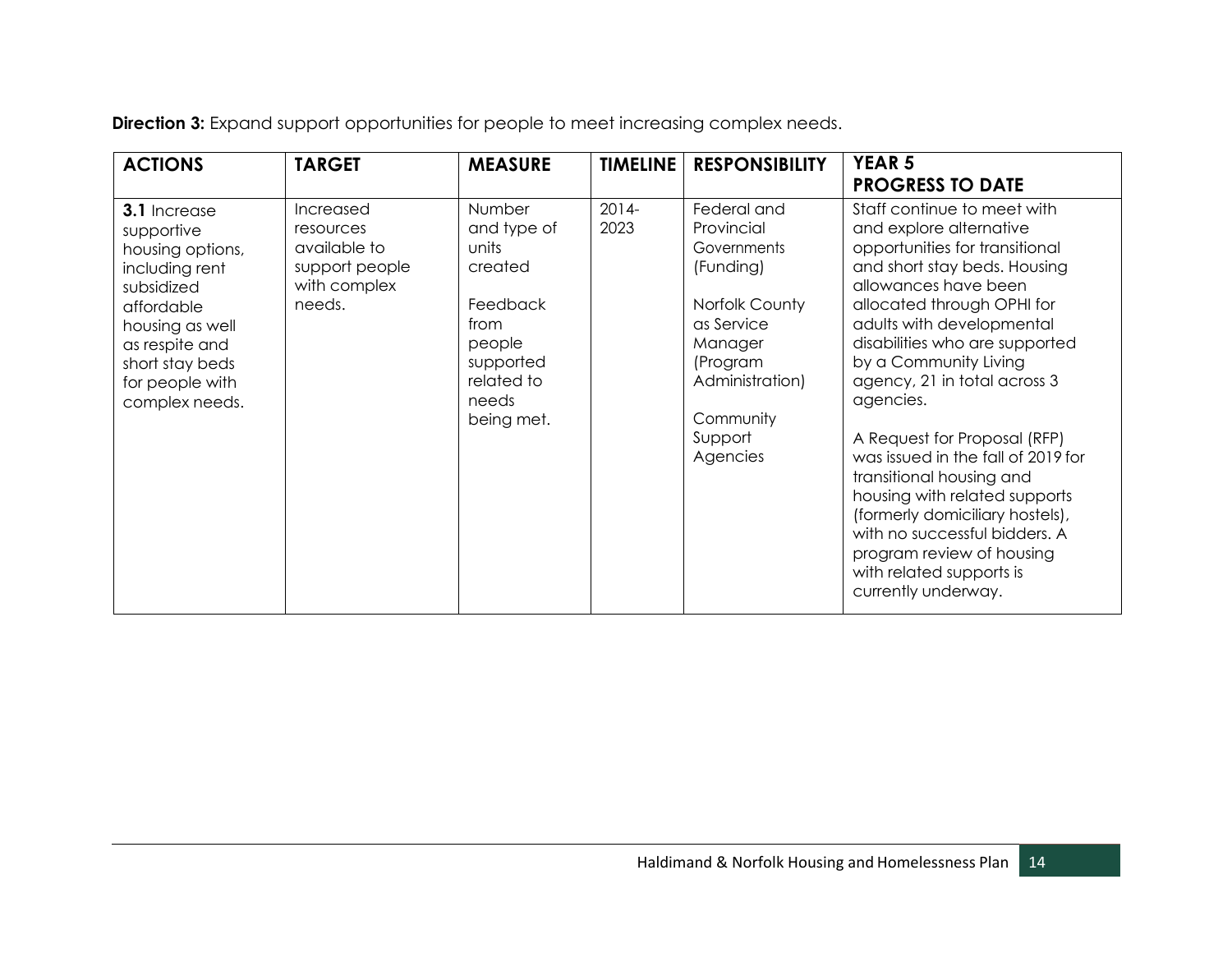| <b>ACTIONS</b>                                                                                                                                                                                        | <b>TARGET</b>                                                                                                                                                                    | <b>MEASURE</b>                                                                                                                   | <b>TIMELINE</b> | <b>RESPONSIBILITY</b>                                                                                                                                                                                                              | <b>YEAR 5</b><br><b>PROGRESS TO DATE</b>                                                                                                                 |
|-------------------------------------------------------------------------------------------------------------------------------------------------------------------------------------------------------|----------------------------------------------------------------------------------------------------------------------------------------------------------------------------------|----------------------------------------------------------------------------------------------------------------------------------|-----------------|------------------------------------------------------------------------------------------------------------------------------------------------------------------------------------------------------------------------------------|----------------------------------------------------------------------------------------------------------------------------------------------------------|
| 3.2 Undertake<br>earlier planning for<br>client placement<br>including<br>coordination<br>between Long Term<br>Care, Community<br>Care Access Centre<br>(CCAC), and<br>community support<br>services. | Development and<br>implementation of a<br>networked<br>approach to<br>placement.<br>Awareness raising<br>among workers and<br>clients of the<br>importance of early<br>planning. | Number of<br>people placed<br>in long term<br>care using a<br>networked<br>approach.<br>Feedback<br>from workers<br>and clients. | 2015-2023       | Local Health<br>Integration<br>Network (LHIN)<br>Service Manager (in<br>coordinating role)<br><b>Community Care</b><br><b>Access Centre</b><br>Long Term Care<br>Providers and<br>Local Agencies<br>who provide<br>senior supports | Connection with LHIN<br>and two discussion<br>meetings, with<br>agreement to continue<br>discussions in order to<br>work towards future<br>partnerships. |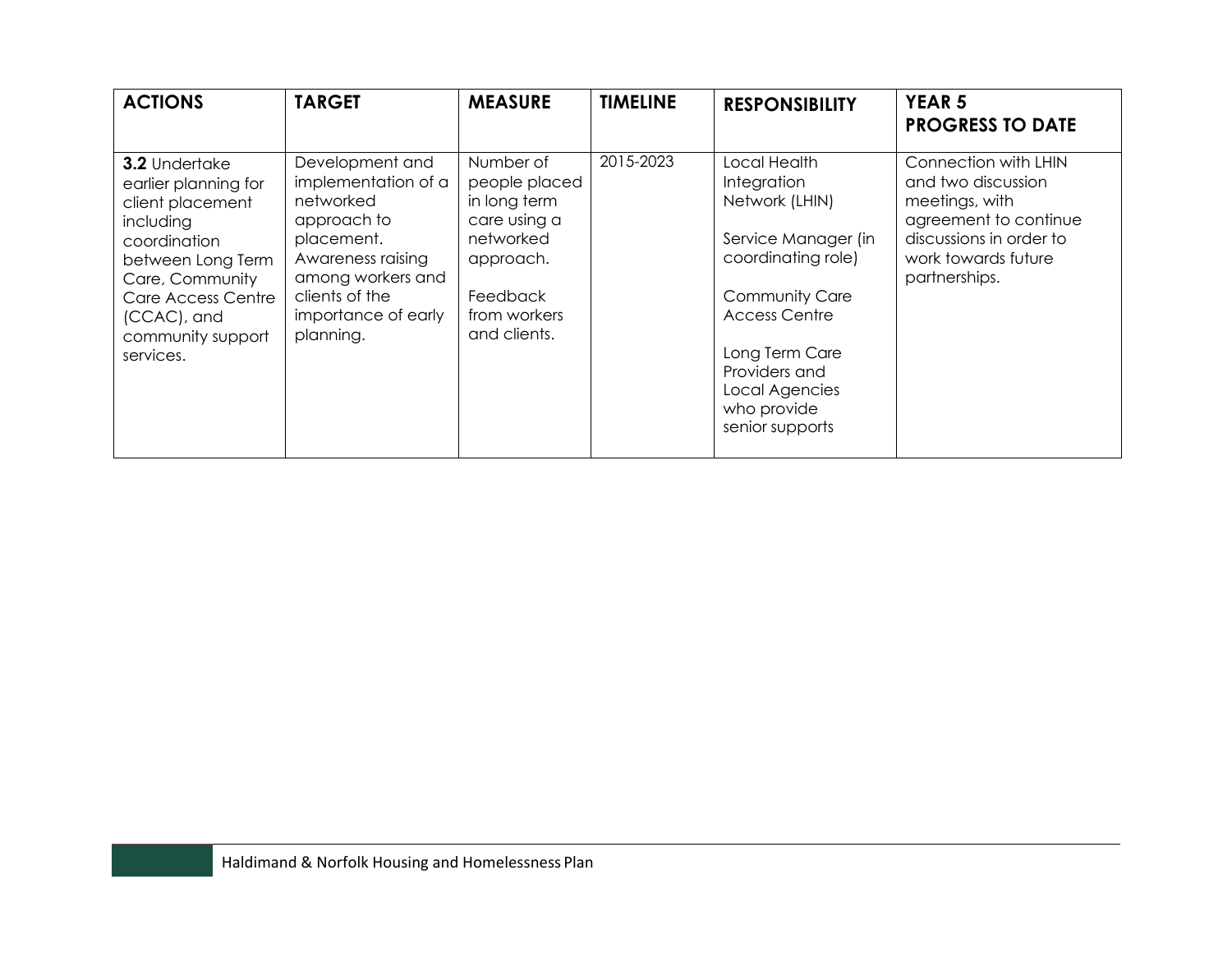| <b>ACTIONS</b>                                                                                                                                                                                                                               | <b>TARGET</b>                                                                                                                      | <b>MEASURE</b>                                                                                                                                                                       | <b>TIMELINE</b> | <b>RESPONSIBILITY</b>                                                                                           | <b>YEAR 5</b><br><b>PROGRESS TO DATE</b>                                                                                                                                                                                                                                                                                                                                                                  |
|----------------------------------------------------------------------------------------------------------------------------------------------------------------------------------------------------------------------------------------------|------------------------------------------------------------------------------------------------------------------------------------|--------------------------------------------------------------------------------------------------------------------------------------------------------------------------------------|-----------------|-----------------------------------------------------------------------------------------------------------------|-----------------------------------------------------------------------------------------------------------------------------------------------------------------------------------------------------------------------------------------------------------------------------------------------------------------------------------------------------------------------------------------------------------|
| 3.3 Provide more<br>basic support<br>resources to<br>promote aging in<br>place including<br>transportation,<br>homemaking and<br>housekeeping,<br>home care<br>supports, mental<br>health, and<br>specialized senior<br>supportive services. | People are able to<br>age in place where<br>appropriate.                                                                           | Number of<br>people who<br>are able to<br>remain at<br>home with<br>supports.<br>Feedback<br>from people<br>regarding<br>supports<br>received and<br>quality of life<br>improvement. | 2015-2023       | <b>LHIN</b><br>Service Manager<br>(in coordinating<br>role)<br>Local Agencies<br>who provide<br>senior supports | Discussions with LHIN and local<br>agencies commenced with<br>commitment to continue<br>discussions in 2018.<br>Local agencies who support<br>seniors with home care are<br>aware of and make referrals<br>to the Ontario Renovates<br>program for people to obtain<br>financial support to renovate<br>their homes to support<br>accessibility and aging in<br>place.                                    |
| 3.4 Ensure that<br>programs are<br>delivered in a<br>manner that is<br>responsive to the<br>needs of rural<br>populations.                                                                                                                   | People are able to<br>access supports in<br>their communities in<br>a way that<br>minimizes barriers<br>due to rural<br>geography. | Feedback<br>from service<br>providers and<br>clients.                                                                                                                                | 2015-2023       | LHIN<br>Service Manager<br>(in advocating<br>role)<br>Local Support<br>Agencies                                 | On-going. Maintain strong<br>working relationship with Ride<br>Norfolk.<br>CMSM Staff who deliver<br>housing and homeless<br>prevention services work in<br>both the Simcoe and<br>Dunnville offices. In addition,<br>Housing Support Workers work<br>primarily in the community<br>and are able to see people in<br>their homes or other locations<br>as needed to eliminate<br>transportation barriers. |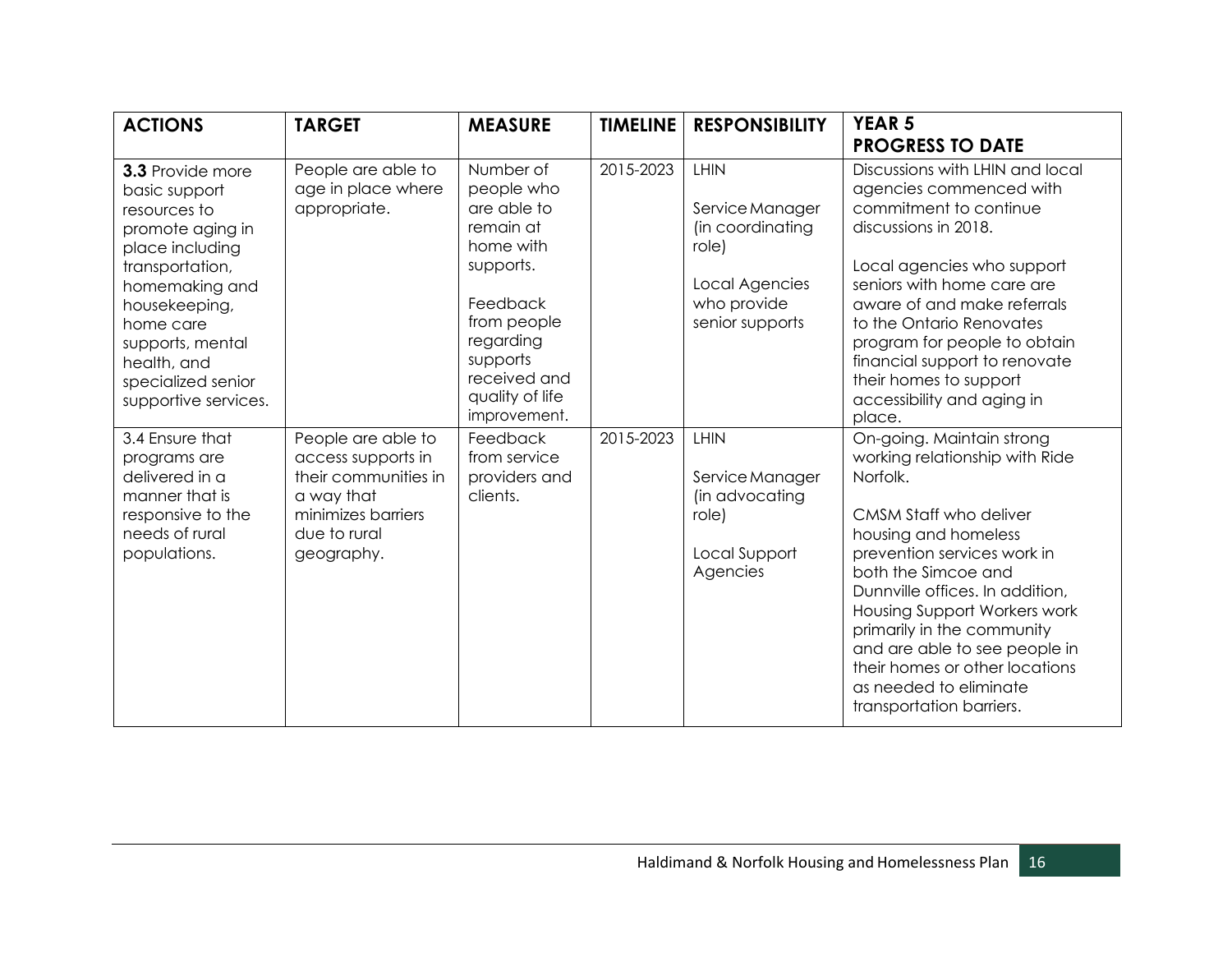| <b>Direction 4:</b> Collaborate and Coordinate Responses to Homelessness |
|--------------------------------------------------------------------------|
|--------------------------------------------------------------------------|

| <b>ACTIONS</b>                                                                                                                                                                  | <b>TARGET</b>                                                                                                                                                                                                    | <b>MEASURE</b>                                                                                                                                                                                                                           | <b>TIMELINE</b>                                                                                                                                             | <b>RESPONSIBILITY</b>                                                                                                    | <b>YEAR 5</b><br><b>PROGRESS TO DATE</b>                                                                                                                                                                                                                                                                                                                                                                                                                                                                                                                                    |
|---------------------------------------------------------------------------------------------------------------------------------------------------------------------------------|------------------------------------------------------------------------------------------------------------------------------------------------------------------------------------------------------------------|------------------------------------------------------------------------------------------------------------------------------------------------------------------------------------------------------------------------------------------|-------------------------------------------------------------------------------------------------------------------------------------------------------------|--------------------------------------------------------------------------------------------------------------------------|-----------------------------------------------------------------------------------------------------------------------------------------------------------------------------------------------------------------------------------------------------------------------------------------------------------------------------------------------------------------------------------------------------------------------------------------------------------------------------------------------------------------------------------------------------------------------------|
| 4.1 Employ Housing<br>First principles to<br>guide future<br>planning to address<br>community<br>homelessness.                                                                  | Service providers<br>and clients are<br>aware of housing<br>first principles.<br>Housing first<br>principles are<br>incorporated into<br>health and social<br>services service<br>provision in the<br>community. | Development<br>of local<br>housing first<br>principles<br>Community<br>awareness<br>raising of<br>housing first<br>principles<br>Program<br>evaluation of<br>interventions to<br>ensure<br>alignment with<br>housing first<br>principles | 2015<br>(develop<br>ment of<br>local<br>housing<br>first<br>principles<br>and<br>awareness<br>raising)<br>2016-2023<br>implement<br>ation and<br>evaluation | Norfolk County as<br>the Service<br>Manager<br><b>Housing Providers</b><br><b>Health and Social</b><br>Services Agencies | Training in Housing First principles<br>was provided to Social Services &<br>Housing staff and community<br>agency partners as part of the<br>homeless prevention services<br>program review in 2018. The re-<br>designed program is oriented in<br>Housing First and has been<br>delivered as part of the Social<br>Services & Housing Department<br>since September, 2018.<br>Housing First principles were<br>included in the presentation to<br>municipal Councils in Haldimand<br>and Norfolk Counties as part of the<br>re-design of homeless prevention<br>services. |
| 4.2 Work with<br>housing providers,<br>institutions and<br>support services to<br>develop a zero<br>discharge practice<br>into the<br>communities'<br>homelessness<br>strategy. | People are not<br>discharged from<br>housing, programs<br>or services until<br>appropriate housing<br>status is confirmed<br>(non-emergency<br>situations).                                                      | Number of<br>people who<br>discharge to<br>permanent,<br>appropriate<br>housing                                                                                                                                                          | 2015<br>(strategy<br>developm<br>ent)<br>2016-2023<br>implement<br>ation and<br>evaluation                                                                  | Service Manager<br><b>Housing Providers</b><br><b>Health and Social</b><br>Services Agencies<br>including<br>Hospitals   | The Homeless Prevention Services<br>team works with agency partners<br>through Intake / Diversion and<br>Housing Support to prevent<br>discharge into homelessness from<br>community housing, hospital,<br>correctional facility or other<br>community agency housing<br>related program. This work with<br>partners continues on an ongoing<br>basis.                                                                                                                                                                                                                      |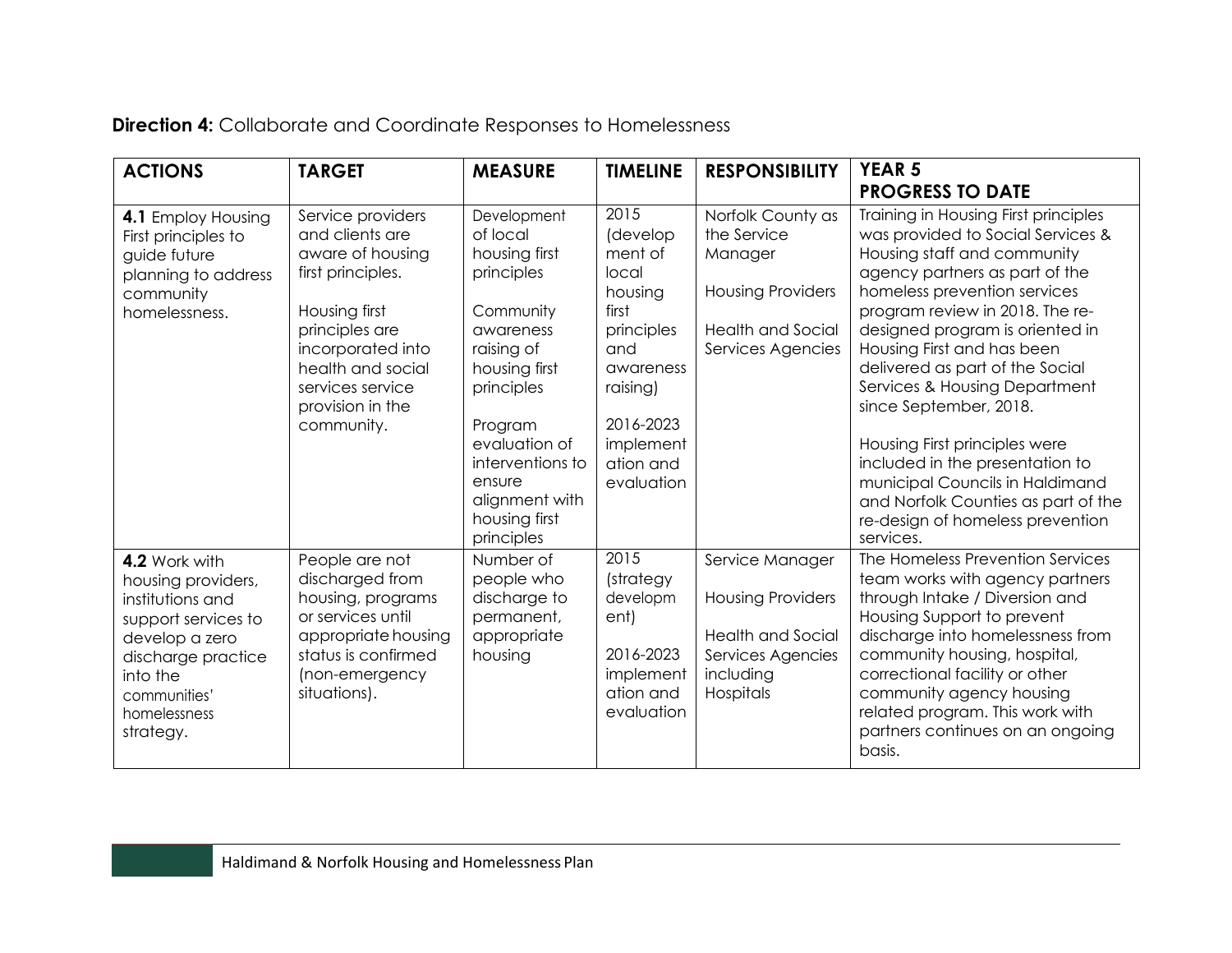| <b>ACTIONS</b>                                                                                                                                                                                                                                                     | <b>TARGET</b>                                                                                                                                                                                                                                                                                                      | <b>MEASURE</b>                                                                                      | <b>TIMELINE</b> | <b>RESPONSIBILITY</b>                                                                                                                                                                     | <b>YEAR 5</b><br><b>PROGRESS TO DATE</b>                                                                                                                                                                                                                                                                                                                                                                                                                                                                                                                                 |
|--------------------------------------------------------------------------------------------------------------------------------------------------------------------------------------------------------------------------------------------------------------------|--------------------------------------------------------------------------------------------------------------------------------------------------------------------------------------------------------------------------------------------------------------------------------------------------------------------|-----------------------------------------------------------------------------------------------------|-----------------|-------------------------------------------------------------------------------------------------------------------------------------------------------------------------------------------|--------------------------------------------------------------------------------------------------------------------------------------------------------------------------------------------------------------------------------------------------------------------------------------------------------------------------------------------------------------------------------------------------------------------------------------------------------------------------------------------------------------------------------------------------------------------------|
| 4.3 Include safety<br>planning in the<br>provision of all<br>homelessness<br>services where<br>domestic violence is<br>known or suspected<br>to be occurring,<br>including referrals to<br>the community's<br>domestic violence<br>services, where<br>appropriate. | Clients receiving<br>homelessness<br>supports, including<br>all clients in the<br><b>Emergency Housing</b><br>Program, complete<br>a safety plan.<br>Clients who are<br>known or suspected<br>to be experiencing<br>domestic violence<br>are referred to<br>appropriate<br>community<br>resources and<br>services. | Number of<br>safety plans<br>completed.<br>Number of<br>referrals.                                  | 2014-2023       | Service Manager<br>(in a coordinating<br>role)<br>Service Delivery<br>Agent staff for<br>homelessness<br>services<br>Community<br>domestic<br>violence and<br>social services<br>agencies | The Homeless Prevention<br>Services Intake / Diversion<br>Workers and Housing Support<br>Workers with the County's<br><b>Homeless Prevention Services</b><br>team have been trained in<br>safety planning and responding<br>to victims of domestic violence<br>and human trafficking. Safety<br>planning is incorporated in their<br>regular practice where<br>domestic violence is known or<br>suspected.<br>The CMSM maintains a positive,<br>collaborative relationship with<br>Haldimand & Norfolk Women's<br>Services, the community's<br>domestic violence agency. |
| 4.4 Undertake a<br>study of options for<br>short-term<br>emergency<br>accommodation,<br>including victims of<br>domestic violence,<br>in Haldimand and<br>Norfolk Counties,<br>with attendant<br>supports.                                                         | Examine options in<br>both Counties<br>including shelter<br>and "Out of the<br>Cold" programs for<br>emergency<br>accommodation<br>that can connect<br>people with support<br>services.                                                                                                                            | Completion of<br>research study<br>Consideration<br>of study<br>findings and<br>recommendati<br>ons | 2015-2016       | Service Manager                                                                                                                                                                           | Coordinated access for emergency<br>housing and homeless prevention<br>services implemented in September<br>2018 with these services being<br>provided as part of the Social<br>Services & Housing department. 21<br>emergency housing beds have<br>been secured with block funding<br>plus 1 Out of the Cold room. A shift<br>in focus of the emergency housing<br>program was made in September<br>2018 to an increased focus on<br>diversion from emergency housing<br>whenever possible.                                                                             |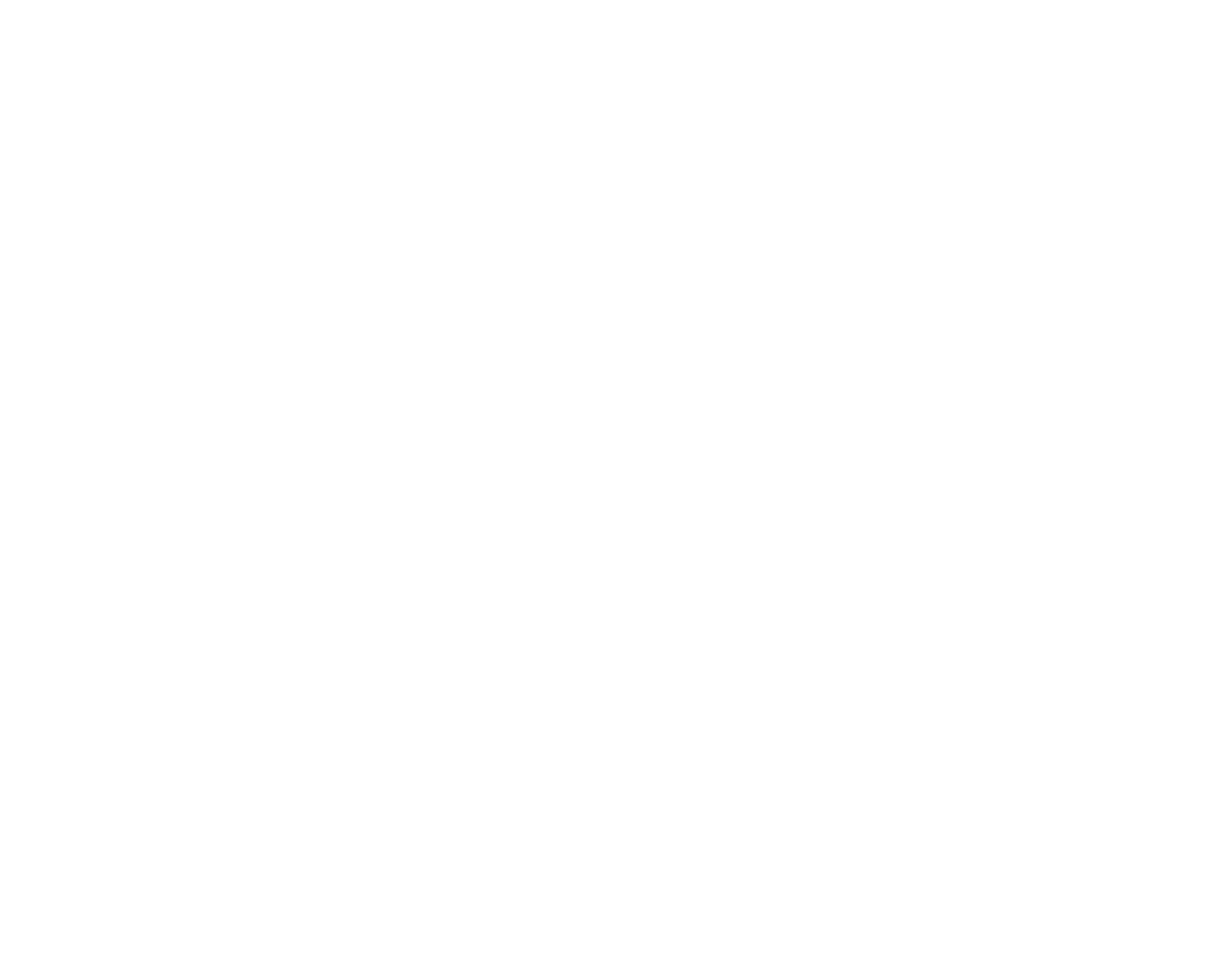| <b>ACTIONS</b>                                                                                                                                                                                                         | <b>TARGET</b>                                                                                                                                                                        | <b>MEASURE</b>                                                                                                                                                                                                                             | <b>TIMELINE</b>                                                                                 | <b>RESPONSIBILITY</b>                                                                                    | <b>YEAR 5</b><br><b>PROGRESS TO DATE</b>                                                                                                                                                                                                                                                                                                                                                                                                                                                                                                                                                                                                                   |
|------------------------------------------------------------------------------------------------------------------------------------------------------------------------------------------------------------------------|--------------------------------------------------------------------------------------------------------------------------------------------------------------------------------------|--------------------------------------------------------------------------------------------------------------------------------------------------------------------------------------------------------------------------------------------|-------------------------------------------------------------------------------------------------|----------------------------------------------------------------------------------------------------------|------------------------------------------------------------------------------------------------------------------------------------------------------------------------------------------------------------------------------------------------------------------------------------------------------------------------------------------------------------------------------------------------------------------------------------------------------------------------------------------------------------------------------------------------------------------------------------------------------------------------------------------------------------|
| 4.5 Increase system<br>capacity for<br>coordination and<br>collaboration across<br>service providers for<br>the chronically<br>homeless<br>population.                                                                 | Development and<br>implementation of a<br>coordinated and<br>collaborative<br>approach to service<br>delivery (e.g. "wrap<br>around") for the<br>chronically homeless<br>population. | Existence of<br>collaborative<br>agreements<br>and protocols<br>among service<br>providers<br>Number of<br>people<br>receiving<br>services using<br>a "wrap<br>around"<br>approach<br>Feedback from<br>service<br>providers and<br>clients | 2014-2016<br>(develop<br>ment and<br>implement<br>ation)<br>2017-2023<br>review &<br>evaluation | Service Manager<br>(in a coordinating<br>role)<br>Local Health and<br>Social Services<br>Agencies<br>OPP | Continued participation on the<br>Haldimand Norfolk Community<br>Mobilization Situation Table.<br>The community's first homeless<br>enumeration project was held in<br>2018 with the support of<br>community agency partners and<br>volunteers. The results of the<br>enumeration were presented at a<br>community forum and to both<br>Haldimand and Norfolk County<br>Councils.<br>Community engagement sessions<br>were held with community partners<br>and people with lived / living<br>experience of homelessness<br>throughout 2019 as an integral part<br>of the 5 year review of Haldimand<br>Norfolk's 10 year Housing and<br>Homelessness Plan. |
| 4.6 Expand<br>capacity and<br>training<br>opportunities for<br>workers across<br>agencies who<br>provide support for<br>the complex needs<br>of homeless people<br>that focuses on<br>housing retention<br>strategies. | Increased inter-<br>agency training on<br>housing retention<br>strategies for people<br>with complex needs.                                                                          | Number of<br>training<br>sessions<br>Feedback from<br>participants                                                                                                                                                                         | 2016-2017                                                                                       | Service Manager<br>(in a coordinating<br>role)<br>Local Health and<br>Social Services<br>Agencies        | Training and development<br>opportunities provided in 2017<br>including the SPDAT and VI-SPDAT<br>training to be used by funded<br>partners. This tool is used by the<br><b>Homeless Prevention</b><br>Intake/Diversion Worker to identify a<br>person's needs and prioritize service<br>based on acuity and depth of<br>need.                                                                                                                                                                                                                                                                                                                             |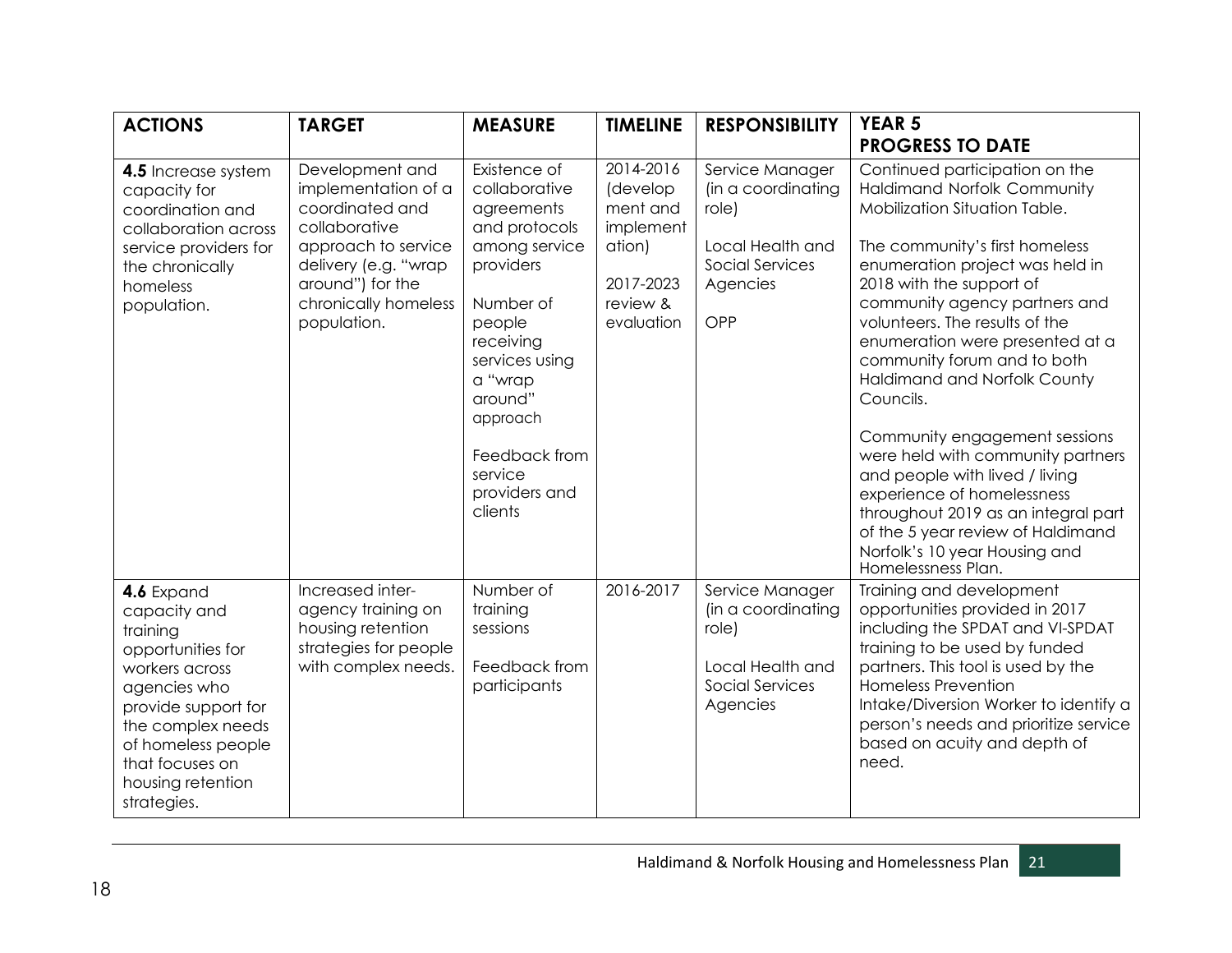**Direction 5:** Advocate to senior levels of government for adequate funding for services, supports and programming.

| <b>ACTIONS</b>                                                                                                                                                                                                                                                                                                                                   | <b>TARGET</b>                                                                                                                                                                      | <b>MEASURE</b>                                                                                                                                                                                                                                                                       | <b>TIMELINE</b> | <b>RESPONSIBILITY</b>                                                                                                                                                                                         | <b>YEAR 5</b><br><b>PROGRESS TO DATE</b>                                                                                                                                                                                                                                                                                                                                                                                                                                                                                                                                                                                                                                                                                                        |
|--------------------------------------------------------------------------------------------------------------------------------------------------------------------------------------------------------------------------------------------------------------------------------------------------------------------------------------------------|------------------------------------------------------------------------------------------------------------------------------------------------------------------------------------|--------------------------------------------------------------------------------------------------------------------------------------------------------------------------------------------------------------------------------------------------------------------------------------|-----------------|---------------------------------------------------------------------------------------------------------------------------------------------------------------------------------------------------------------|-------------------------------------------------------------------------------------------------------------------------------------------------------------------------------------------------------------------------------------------------------------------------------------------------------------------------------------------------------------------------------------------------------------------------------------------------------------------------------------------------------------------------------------------------------------------------------------------------------------------------------------------------------------------------------------------------------------------------------------------------|
| <b>5.1</b> Advocate for<br>increased and<br>stable funding from<br>the Federal and<br>Provincial<br>Governments in<br>order to provide<br>new rent geared to<br>income and<br>affordable housing<br>units, including<br>funding for new<br>Aboriginal housing,<br>portable rent<br>supplements and<br>operating funds for<br>attendant supports. | Federal and<br>Provincial funding<br>for rent geared to<br>income and<br>affordable housing<br>and supports, that is<br>adequate and<br>flexible, to respond<br>to community need. | Existence of<br>available<br>funding<br>Number of rent<br>geared to<br>income<br>housing units<br>maintained<br>Number of<br>affordable<br>housing units<br>created<br>Number of rent<br>supplements<br>and housing<br>allowances<br>Increased<br>funding for<br>support<br>services | 2015-2019       | Norfolk County as<br>the Service<br>Manager<br>Sector<br>Organizations<br>(e.g., Ontario<br>Municipal Social<br>Services<br>Association-<br>OMSSA, Ontario<br>Non-Profit<br>Housing<br>Association-<br>ONPHA) | The CMSM actively participates in<br>opportunities / discussion tables<br>with the Ministry of Municipal<br>Affairs and Housing, and the<br><b>Ontario Municipal Social Services</b><br>Association (OMSSA) to identify<br>the unique challenges related to<br>housing stability and homeless<br>prevention in a small and rural<br>service manager area. Staff<br>presentations have been given to<br>municipal Councils in Haldimand<br>and Norfolk Counties on the<br>community's needs for affordable<br>and supportive housing.<br>Norfolk County is very grateful to<br>have been awarded \$3.2 million<br>in Home for Good funding for the<br>construction of 32 supportive<br>housing units in Simcoe for Indwell<br>(the Norfolk Inn). |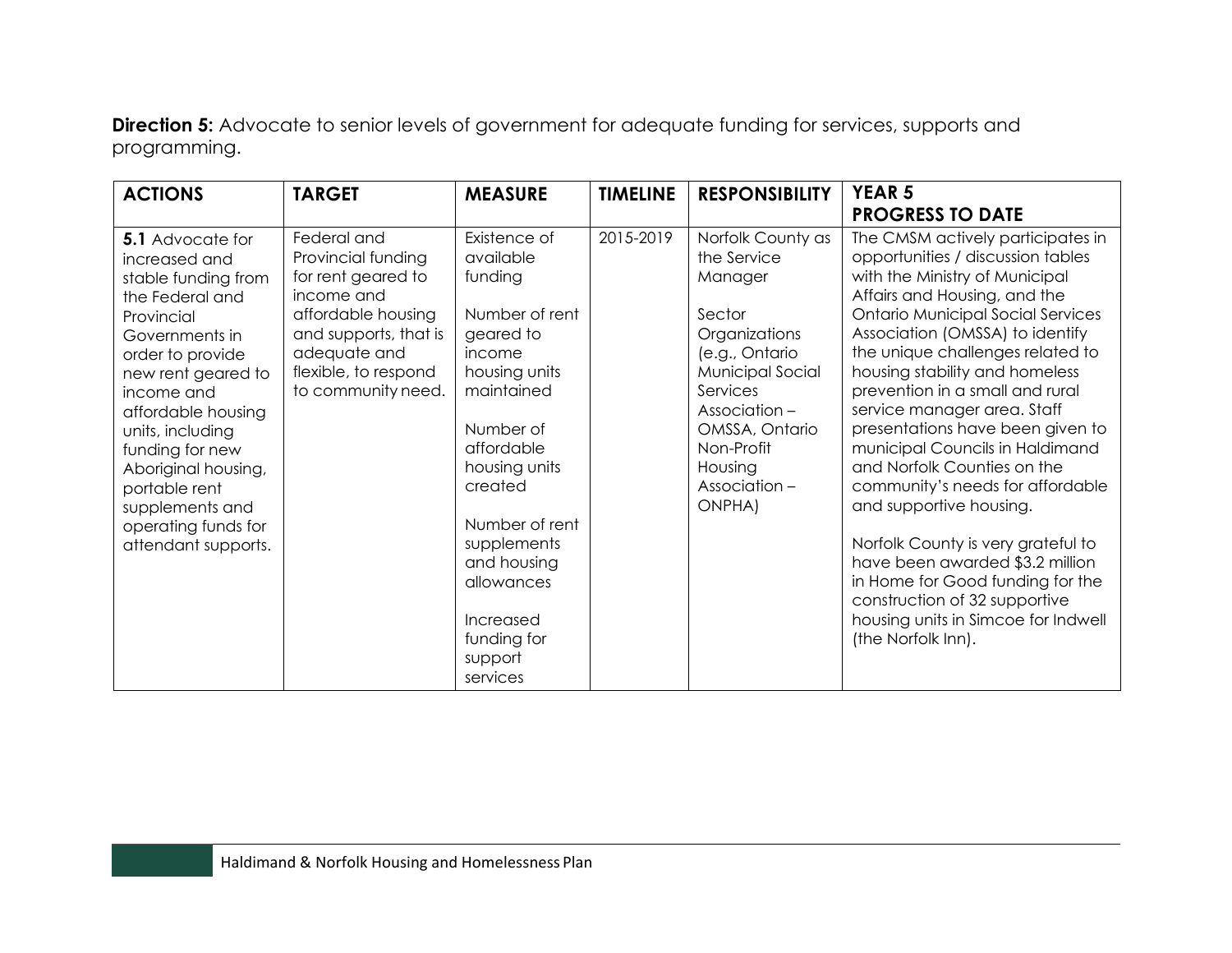| <b>ACTIONS</b>                                                                                                                                                                                                                                            | <b>TARGET</b>                                                                          | <b>MEASURE</b>                                                                                                                                          | <b>TIMELINE</b> | <b>RESPONSIBILITY</b>                                                          | <b>YEAR 5 PROGRESS TO DATE</b>                                                                                                                                                                                    |
|-----------------------------------------------------------------------------------------------------------------------------------------------------------------------------------------------------------------------------------------------------------|----------------------------------------------------------------------------------------|---------------------------------------------------------------------------------------------------------------------------------------------------------|-----------------|--------------------------------------------------------------------------------|-------------------------------------------------------------------------------------------------------------------------------------------------------------------------------------------------------------------|
| <b>5.2</b> Advocate for<br>the Federal and<br>Provincial<br>Governments to<br>enact legislation<br>that would increase<br>the minimum wage<br>and social benefits<br>for Ontario residents<br>taking into account<br>rural differences<br>and challenges. | Increased financial<br>security for low-<br>income residents.                          | Number and<br>types of<br>lobbying<br>actions                                                                                                           | 2014-2023       | Service Manager,<br>in conjunction<br>with Sector<br>Organizations             | Provincial minimum wage<br>announced increased January 1,<br>2018.                                                                                                                                                |
| 5.3 Explore a<br>variety and range<br>of public and<br>private<br>transportation<br>options within and<br>across Haldimand<br>and Norfolk<br>Counties.                                                                                                    | Residents have<br>access to timely,<br>affordable and<br>accessible<br>transportation. | Number of<br>transportation<br>options in both<br>Counties<br>Frequency,<br>affordability<br>and availability<br>$\circ$ f<br>transportation<br>options | 2014-2023       | Service Manager<br>Norfolk and<br>Haldimand<br>Counties<br><b>Ride Norfolk</b> | Norfolk County approved the<br>continuation of Ride Norfolk, the<br>County's transit system. Discussions<br>have been occurring in Haldimand<br>County throughout 2019 about<br>community transportation options. |